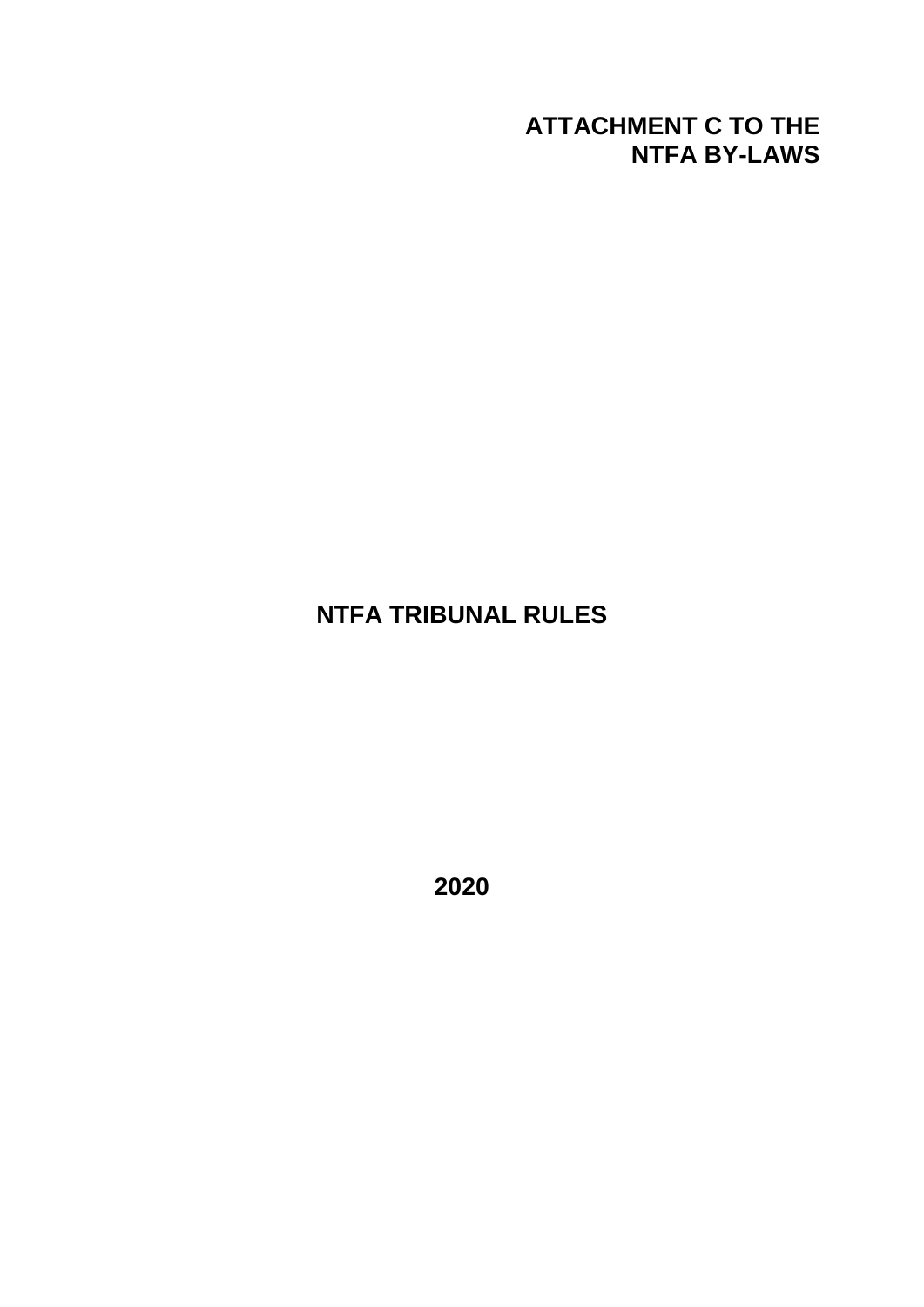# **1. APPLICATION**

## **1.1 Persons to whom these Rules apply**

All players, coaches, officials, spectators, administrators and any other people reasonably connected to the NTFA are required to comply with these Rules.

## **1.2 Relationship to NTFA By Laws, Rules and Regulations**

These Rules take effect from the start of the 2020 Season and to the extent of any inconsistency with any other NTFA By Law, Rule or Regulation in force before the commencement of these Rules these Rules shall prevail.

## **2. COMPETITION TRIBUNAL RULES**

## **2.1 Appointment of Tribunal Members**

The NTFA may, from time to time, appoint persons to the Tribunal.

## **2.2 Tribunal Members**

The Tribunal shall consist of:

- (a) a Chairperson; and
- (b) a panel of persons who in the opinion of the NTFA possess a sufficient knowledge of Australian Football (**Tribunal Panel**).

Persons appointed to the roles in section 2.2(a) and 2.2(b) may be rotated from hearing to hearing, as determined by the NTFA in its absolute discretion.

#### **2.3 Qualifications of Tribunal Members**

Except where the NTFA otherwise determines, a person shall not be appointed to the Tribunal if that person:

- (a) has been a member of a Board of Directors of a Club;
- (b) has been a coach or assistant or specialty coach of a Club;
- (c) has been a Person of a Club; or
- (d) has been an employee of the AFL or a Club,

in the twelve (12) months preceding the appointment.

#### **2.4 Resignation and Removal of Tribunal Members**

- (a) A member of the Tribunal may resign by providing notice in writing to the NTFA.
- (b) The NTFA may remove a person appointed to the Tribunal at any time in its absolute discretion.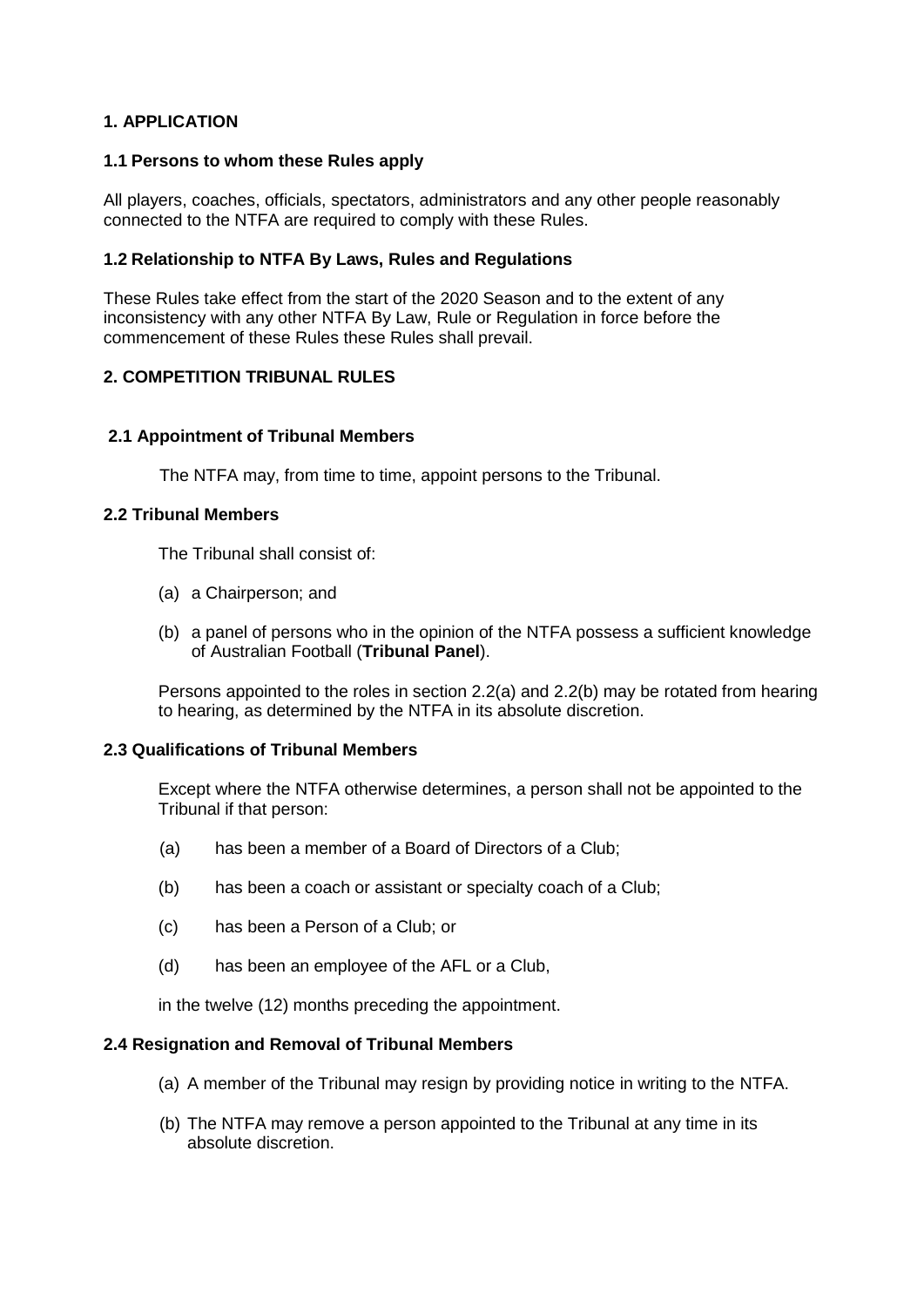## **2.5 Reporting Officer**

- (a) Subject to section 2.5(b), the NTFA may, from time to time and in its absolute discretion, appoint one or more Reporting Officers to:
	- (i) advise the Tribunal of the particulars of the charge or matter before it;
	- (ii) review Match footage;
	- (iii) make submissions in relation to the charge or matter;
	- (iv) respond to any matters put in defence;
	- (v) ask questions of any Person appearing before the Tribunal;
	- (vi) call any Persons to give evidence as the Reporting Officer may consider necessary or desirable in the interests of general justice and fairness; and
	- (vii) address the Tribunal by way of summing up prior to any final submissions of the advocate of any Person charged or otherwise appearing to be dealt with by the Tribunal and prior to the Tribunal retiring to consider its finding.
- (b) The Reporting Officer shall have the power to withdraw any charge or matter prior to or at any time during a hearing before the Tribunal.
- (c) The Reporting Officer shall, with leave of the Tribunal, have the power to amend any charge or statement of any matter to be determined by the Tribunal prior to or at any time during a hearing before the Tribunal.

## **2.6 Representation**

- (a) At any hearing before the Tribunal a Person charged with a Reportable Offence may:
	- (i) appear in person; or
	- (ii) be represented by an agent.
- (b) Where a Person charged with a Reportable Offence is under the age of 16 years at the time of the alleged Reportable Offence, the Person may be represented by a parent/guardian instead of an agent.
- (c) Where the Chairperson is of the opinion that a Person or representative of a Person appearing before the Tribunal has failed to observe directions of the Tribunal or otherwise acted in a contemptuous, irresponsible or discourteous manner, the Chairperson may dismiss the Person or Person's representative and if appropriate, adjourn the proceedings to enable the Person to obtain fresh representation.

## **2.7 Composition for Tribunal Hearing**

Except where otherwise determined by the NTFA, at any Tribunal hearing, the Tribunal shall comprise a minimum of one (1)and maximum of (3)persons (including the Chairperson) with the exact number of persons to be at the discretion of the NTFA.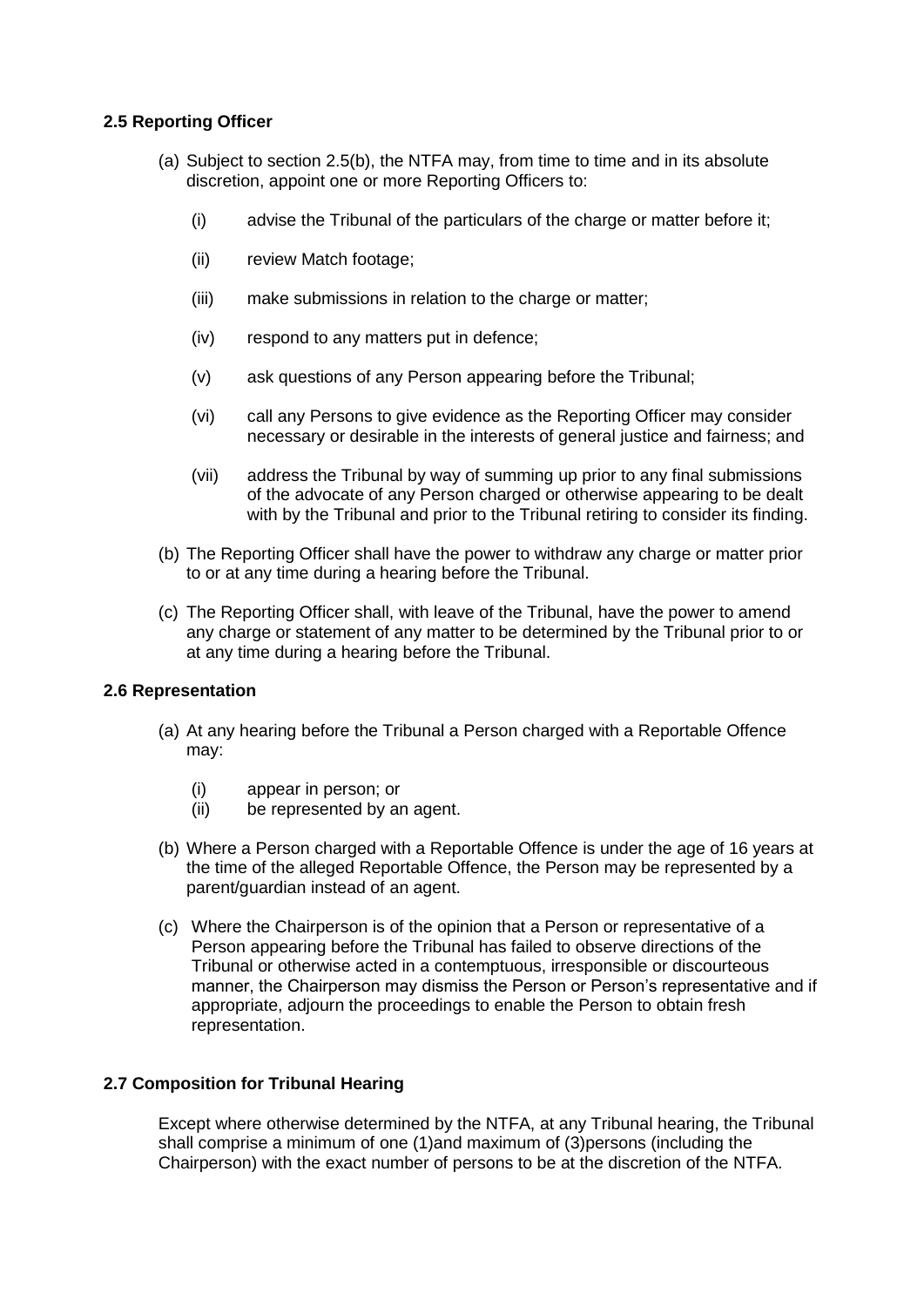## **2.8 Attendance at Tribunal Hearing**

- (a) A Person who has been summoned to attend a Tribunal hearing must attend at the time and place notified on the Notice of Charge or other relevant notice.
- (b) A Person wishing to attend the Tribunal hearing via video or telephone conferencing must first seek the approval of the NTFA.
- (c) If a Person issued with a Notice of Charge or other relevant notice fails to appear at the notified time and place, the Tribunal may proceed to hear and determine the charge or matter and any sanction, in the absence of that Person.

## **2.9 General Conduct of Hearing**

- (a) Tribunal hearings shall be conducted with as little formality and technicality and with as much expedition as a proper consideration of the matters before it permits.
- (b) The Tribunal is not bound by the rules of evidence or by practices and procedures applicable to Courts of Record and may inform itself as to any matter in any such manner as it thinks fit.
- (c) The Chairperson may make any guidelines not inconsistent with these Rules that he or she thinks appropriate for the practice and procedure of a hearing. Any such guideline shall be directory in nature and no decision of the Tribunal shall be invalidated by reason of a guideline not being followed.
- (d) In accordance with natural justice principles the Tribunal shall:
	- (i) provide any Person whose interest will be directly and adversely affected by its decision, a reasonable opportunity to be heard;
	- (ii) hear and determine the matter before it in an unbiased manner; and
	- (iii) make a decision that a reasonable Tribunal could honestly arrive at.

#### **2.10 Evidence**

- (a) Any Person required to attend before the Tribunal may request to adduce expert witness evidence relevant to the facts in issue at the Tribunal hearing, provided that such a request is submitted to the NTFA in writing by no later than 10.00am on the day after notification of the charge or matter, and contains:
	- (i) the name and address of the witness;
	- (ii) the qualifications and experience of the expert witness, if applicable; and
	- (iii) the substance of the evidence it is proposed to adduce from the witness.
- (b) Unless permission is granted by the Chairperson, a Person shall not adduce the evidence of a witness unless that Person complies with section 2.10(a) above.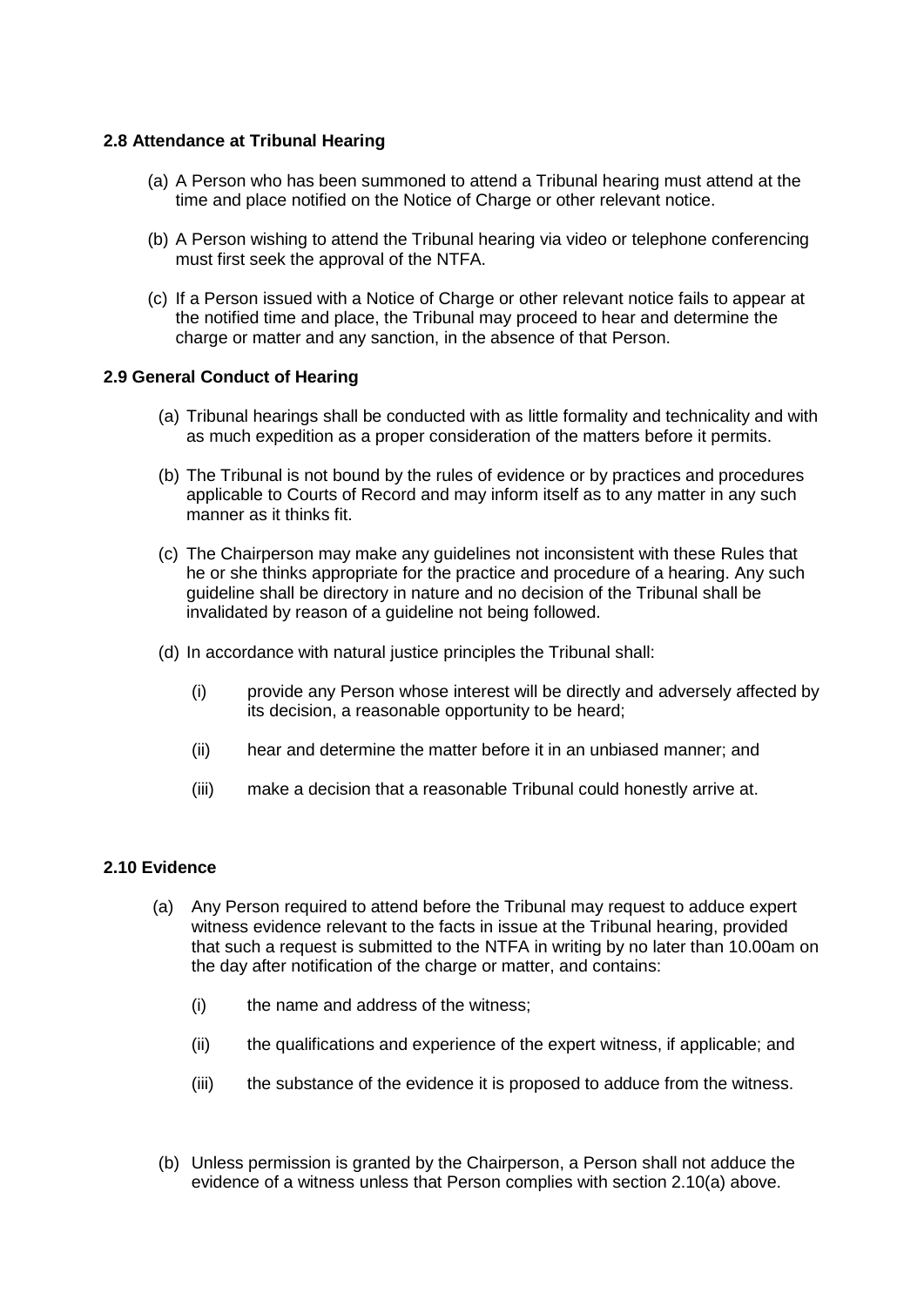- (c) Only in compelling and exceptional circumstances, as determined by the NTFA in its absolute discretion, will the Tribunal receive evidence from a Person who is not recorded on the Club official team sheet for a relevant Match.
- (e) Any video evidence which is not already in the possession of the NTFA must be submitted to the NTFA by Clubs at a time to be determined by the NTFA.

## **2.11 Challenge to Jurisdiction, Formalities of Report and Other Technical Matters**

Where a Person intends at a hearing of the Tribunal to:

- (a) challenge the jurisdiction of the Tribunal to deal with a matter;
- (b) challenge the constitution of the Tribunal;
- (c) challenge the formalities of the laying of any charge; or
- (d) raise any other matter requiring a legal or technical interpretation,

the Person intending to do such things must provide full written particulars of all relevant matters and forward a copy of those particulars to the NTFA and any other Person who has an interest in the proceeding (including, without limitation, the Reporting Officer and the NTFA by midday on the day after notification of the charge or matter to be heard by the Tribunal.

#### **2.12 Standard of Proof**

The Tribunal shall decide on the balance of probabilities whether a Reportable Offence or other charge against a Person has been sustained.

#### **2.13 Onus of Proof**

No Person appearing before the Tribunal shall bear an onus of stablishing that an alleged offence has been committed.

#### **2.14 Decision of the Tribunal**

- (a) The decision of the Tribunal shall be determined according to the opinion of a majority of the sitting Tribunal.
- (b) Subject to section 2.9, the Tribunal may determine any matter in any such manner as it thinks fit.
- (c) Subject to section 2.14(d), where a charge is sustained in respect of a Reportable Offence, the Tribunal must have regard to and may apply the sanction applicable to the Reportable Offence as per section 5.
- (d) The Tribunal may determine the appropriate sanction in its absolute discretion, without having regard to the sanctions referred to in section 5 where there are exceptional and compelling circumstances which make it inappropriate or unreasonable to apply those sanctions.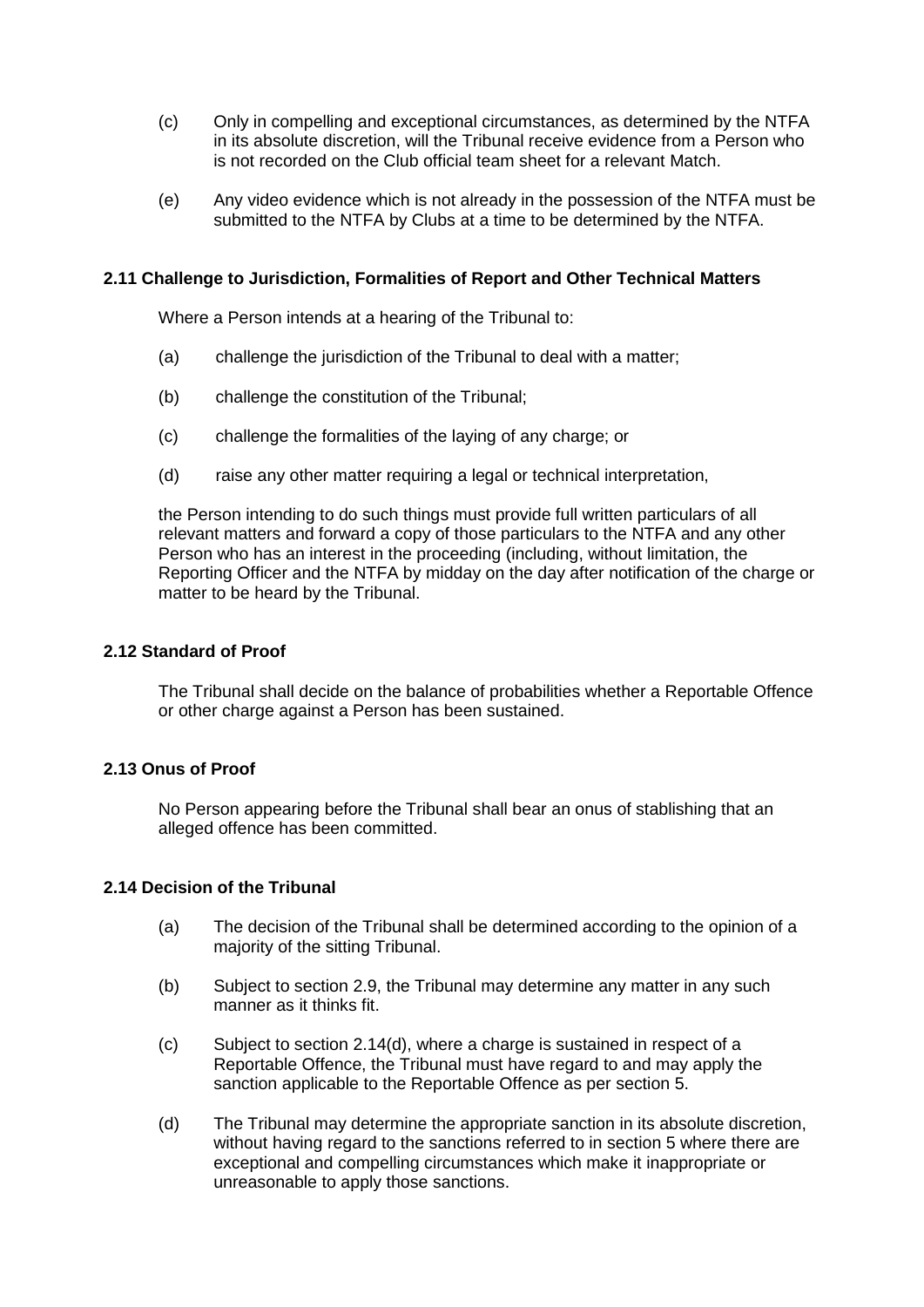Exceptional and compelling circumstances will exist where (at the discretion of the Tribunal):

- (i) a Player has a verifiable exemplary record;
- (ii) a Reportable Offence was committed in response to provocation;
- (iii) a Reportable Offence was committed in self-defence; or
- (iv) there are multiple Reportable Offences arising from the same event or course of conduct.
- (e) Where a charge is sustained with respect to a charge or matter not involving a Person or a Reportable Offence, the Tribunal may, subject to any contrary provisions in any relevant Code, Policy, Rules or Regulations, impose such sanctions as it, in its absolute discretion, thinks fit.
- (f) The Tribunal is not obliged to give reasons for any decision made by it under these Rules.
- (g) Where a charge is sustained against a Person under the age of 16 years at the time of the Reportable Offence, the NTFA shall not publicly release the decision of the Tribunal without the express permission of the Person charged and their parent/guardian.

## **2.15 Validity of Charge and Hearings**

- (a) Where there is a procedural irregularity in the making of a charge or any other matter, the Tribunal shall still hear and determine the matter unless it is of the opinion that the irregularity has caused or may cause injustice if the matter was heard.
- (b) Without limitation, the Chairperson may direct that a Notice of Charge be amended to ensure that a matter before the Tribunal is decided according to its merits and not on the basis of a technicality. The power to amend shall include the power to substitute another charge.
- (c) A decision of the Tribunal is not invalid because of any defect or irregularity in, or in connection with, the appointment of a Tribunal member.
- (d) Subject to sections 2.12 and 2.13, any procedure or requirement regulating the function of the Tribunal is directory in nature and a decision of the Tribunal is not invalid by reason of that procedure or requirement not being fulfilled.

#### **2.16 Co-operation with Tribunal**

- (a) Subject to section 2.16(b), a Person shall appear before the Tribunal, if requested to do so by the NTFA or Tribunal.
- (b) The Chairperson may excuse a Person from appearing before the Tribunal if the Chairperson is of the opinion that the Person is suffering from an injury or medical condition that would prevent that Person's attendance.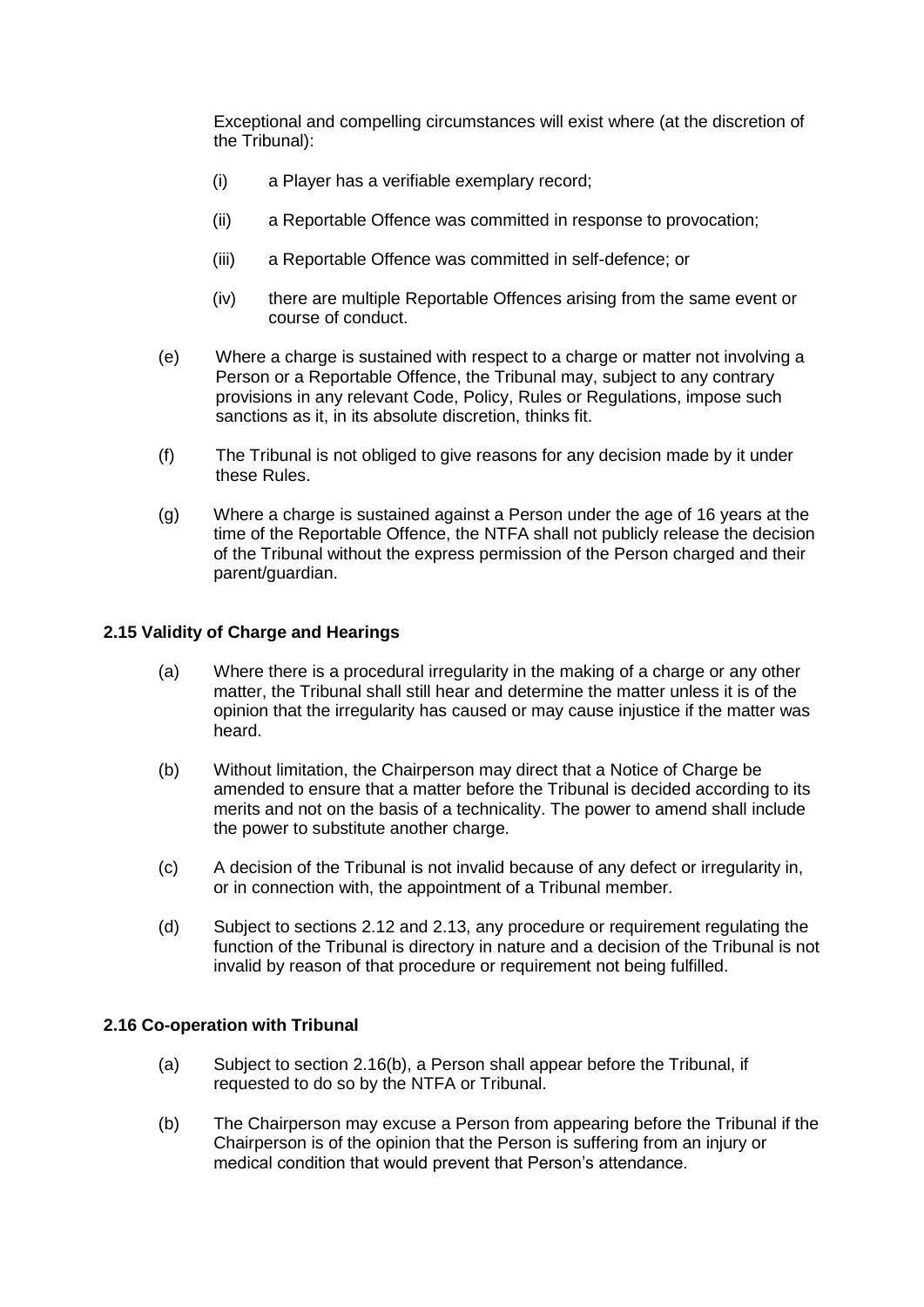- (c) Any Person who appears before the Tribunal and who in the opinion of the Tribunal has:
	- (i) failed to fully co-operate with the Tribunal;
	- (ii) failed to truthfully answer any questions asked by the Reporting Officer or the Tribunal;
	- (iii) failed to provide any document in that Person's possession or control relevant to the matter to be determined by the Tribunal following a request by the Tribunal; or
	- (iv) makes any false or misleading statement or makes a statement or acts in a manner calculated to or which is likely to mislead,

the Person shall be dealt with by the Tribunal as it, in its absolute discretion, thinks fit.

## **2.17 Prohibited Conduct**

- (a) A Person who has been issued with a Notice of Charge, or any Person acting on behalf or in concert with a Person who has been issued with a Notice of Charge, shall not contact or procure another to contact a Person who is or ought reasonably to be regarded as a Person required to give evidence before the Tribunal, where that contact is intended to or may otherwise mislead the Tribunal or unfairly affect the conduct of the Tribunal hearing.
- (b) No Person shall publicly comment on:
	- (i) the contents of a Notice of Charge prior to the conclusion of any determination by the Tribunal and/or completion of the matter, as the case may be; or
	- (ii) a Notice of Investigation and any matter touching upon or concerning an Investigation under these Rules, until completion of such investigation and/or relevant determination by the Tribunal,

unless the Person establishes, to the reasonable satisfaction of the NTFA, that such public comment was not intended to influence or affect the conduct of the Tribunal hearing or the process of the investigation, as the case may be.

- (c) A Person who contravenes this Rule shall:
	- (i) be deemed to have engaged in conduct which is unbecoming and prejudicial to the interests of a just and fair hearing; and
	- (ii) be dealt with by the Tribunal as it, in its absolute discretion, thinks fit.

# **2.18 Sanction on Club**

In addition to any sanction or determination made in respect of a Person under section 2.17, the Tribunal may impose a sanction on that Person's Club as they in their absolute discretion think fit, except where the Club satisfies the Tribunal that the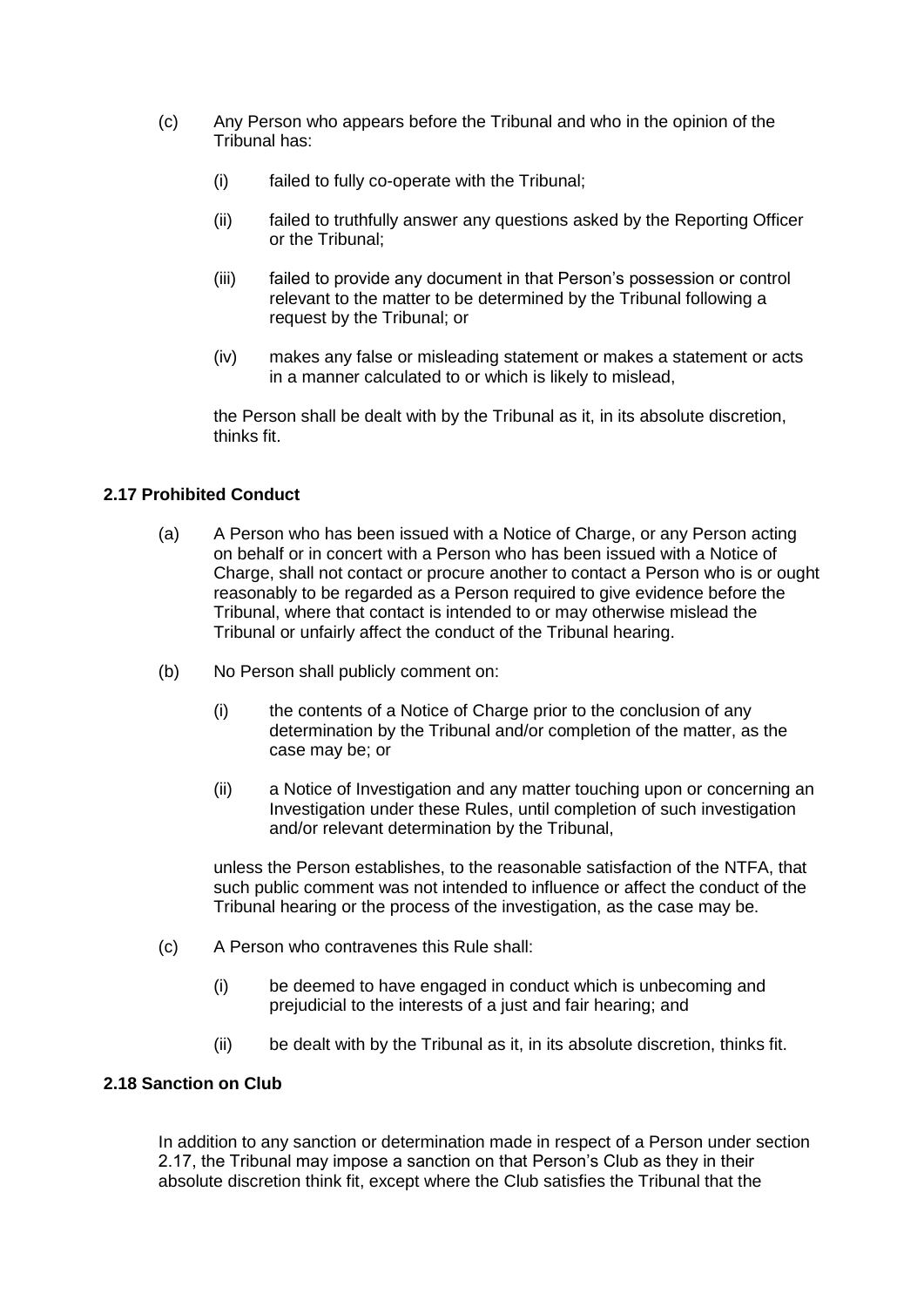conduct of the Person was not entered into with the consent, acquiescence or knowledge of the Club.

## **2.19 Criticism of Tribunal Decision**

- (a) No Person or Club shall make any unfair, unreasonable or excessive public criticism of a Tribunal decision or of any Tribunal Member or any other matter touching or concerning the Tribunal or a determination made by it.
- (b) The NTFA shall determine in its absolute discretion in any case, whether any public criticism is unfair, unreasonable or excessive.
- (c) Where the NTFA determines that any public criticism is unfair, unreasonable or excessive, the NTFA may impose a sanction in its absolute discretion.
- (d) Where a Person contravenes this Rule, the Person's Club may also be liable to a sanction at the discretion of the NTFA.

## **2.20 Person Suspension**

- (a) Unless otherwise specified by the Tribunal in exceptional circumstances, where a Person is suspended or disqualified by the Tribunal, such suspension or disqualification shall apply to all Australian football competition Matches, subject to section 2.20(c) below. For the avoidance of doubt:
	- (i) a Person suspended in a previous season cannot serve his suspension in any pre-season fixtures or off-season fixtures;
	- (ii) a Person suspended in a junior competition graduating to a senior competition shall serve his suspension in his new grade;
	- (iii) a Person transferring from another league shall carry any suspensions with him; and
	- (iv) a Person suspended during a split round cannot serve his suspension in that same round in another grade (including representative football).
- (b) Unless otherwise specified by the Tribunal in exceptional circumstances, a suspended Person will not be eligible to play representative football if the representative fixture occurs while the Person is serving the suspension. If the suspended Person was selected in the representative team prior to being suspended then he foregoes playing in the representative fixture if the fixture occurs during the time of the suspension. In this situation the representative fixture does not count as part of the suspension.
- (c) A Person suspended or disqualified by the Tribunal may still participate in practice/training Matches with his registered Club however such Matches will not count as part of the Person's suspension or disqualification.
- (d) Law 21.4 of the Laws of the Game shall apply in relation to all Persons suspended by the Tribunal.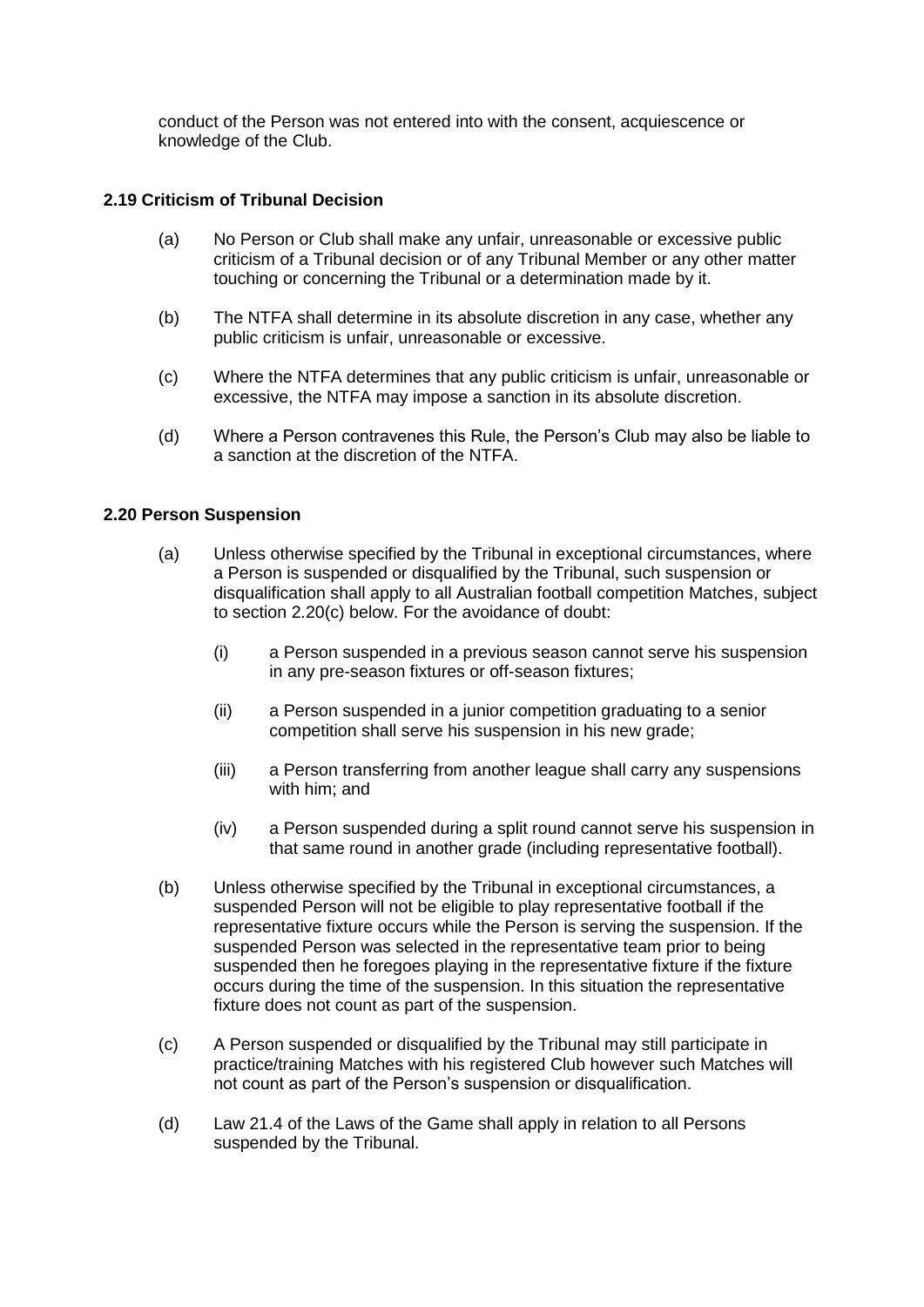# **3. REPORTING PROCEDURES**

## **3.1 Umpire Report**

If an Umpire has a good faith belief that a Person has committed a Reportable Offence during a Match, the Umpire shall inform the Person that they have been reported:

- (a) at the time of the incident;
- (b) before the commencement of the next quarter; or
- (c) when the incident occurs in the final quarter, as soon as is reasonably possible after the completion of the final quarter.

An Umpire may inform the captain, acting captain or Official of the Club with which the reported Person is registered of the report, where it is impractical to inform the Person who has been reported.

## **3.2 Notice of Charge**

As soon as practical after the completion of the Match, the Umpire shall complete a Notice of Charge in the form prescribed by the NTFA. The Umpire shall:

- (a) categorise the Reportable Offence having regard to the categories of Reportable Offences (and, where applicable, the grading of a Reportable Offence), as set out in section 5 below;
- (b) include the Notice of Charge in the Match day paperwork submitted to the NTFA at the completion of the Match; and
- (c) retain a copy of the Notice of Charge.

## **3.3 Referral of Incident**

- (a) Where a Club suspects that a Person may have committed a Reportable Offence, the Club may submit a written complaint to the NTFA, by no later than midday on the second business day after the relevant Match or other time as agreed by the NTFA. The NTFA may levy a fee for the administration of the referral (with the fee amount, if applicable, to be determined by the NTFA in its absolute discretion), which may be refunded if the NTFA determines, that the Person who is the subject of the written complaint may have committed a Reportable Offence.
- (b) A complaint lodged in accordance with section 3.3(a) cannot be withdrawn by the Club after it has been lodged with the NTFA.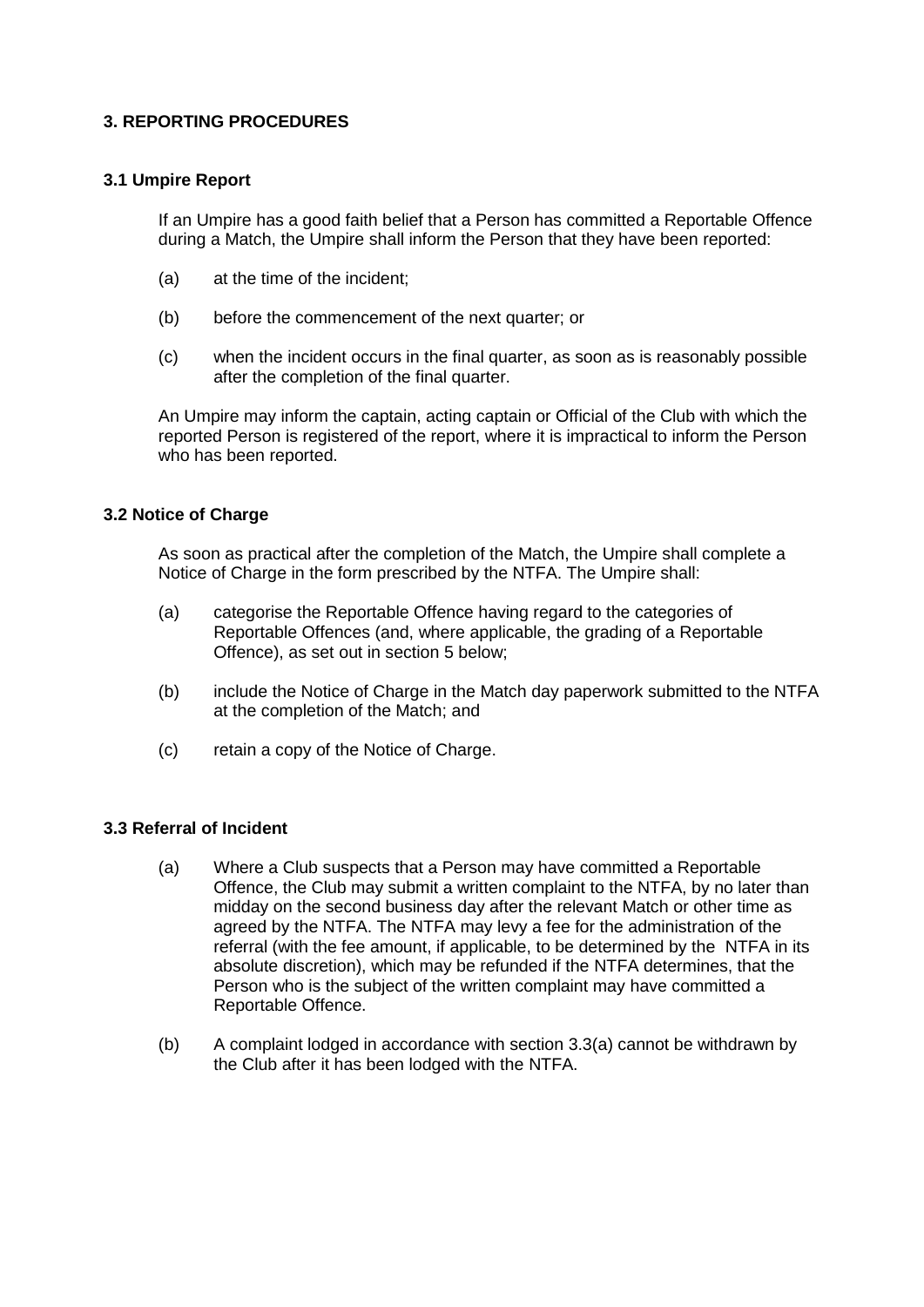(c) Notwithstanding any other provision of these Rules, if an authorised person of the NTFA is of the opinion that a Person may have committed a Reportable Offence, that authorised person may report that Person by completing a Notice of Charge. The authorised person shall provide a copy of the Notice of Charge to the charged Person, their Club, any other Person and the Club of any other Person directly involved in the charge.

## **3.4 Investigation**

The NTFA may order an investigation into the alleged Reportable Offence in accordance with the *National Investigation Guidelines* (if applicable as determined by the NTFA). After receiving the Investigation Report produced in accordance with the National Investigation Guidelines (if applicable as determined by the NTFA):

- (a) if the NTFA believes in good faith that the Person and/or Club has committed a Reportable Offence in accordance with these Rules (and having regard to the Laws of the Game), the NTFA may order the Person and/or Club to appear before a Tribunal;
- (b) if the NTFA believes in good faith that the Person and/or Club has otherwise breached a national policy that may be in place from time to time, including the *National Member Protection Policy*, or the Rules & Regulations (and, if applicable, the By-Laws) of the NTFA, the NTFA may order the Person and/or Club to appear before a Disciplinary Tribunal in accordance with the *National Disciplinary Tribunal Guidelines* (if applicable).

## **3.5 Match Footage Review**

- (a) Where a review of Match footage is deemed necessary by the NTFA, whether as a result of an Umpire Report, an Incident Referral Form, Investigation or any other reason whatsoever, the NTFA may appoint any number of Persons, in its sole discretion, to review the Match footage (**Match Review Panel**). If the Match Review Panel determines that the incident under review is a Reportable Offence, the Match Review Panel shall issue a Notice of Charge to the charged Person and that Person's Club, as well as any other relevant Person involved in the incident.
- (b) The Match footage shall be admissible evidence at the Tribunal hearing.

## **3.6 Person May Enter Early Plea**

Subject to section 3.8, where a Person has received a Notice of Charge relating to a Reportable Offence, that Person may elect to plead guilty to the offence and accept the early guilty plea penalty offered, in accordance with section 5 as amended from time to time, by no later than 5.00pm on the day of receipt of the Notice of Charge, or other time as determined by the NTFA.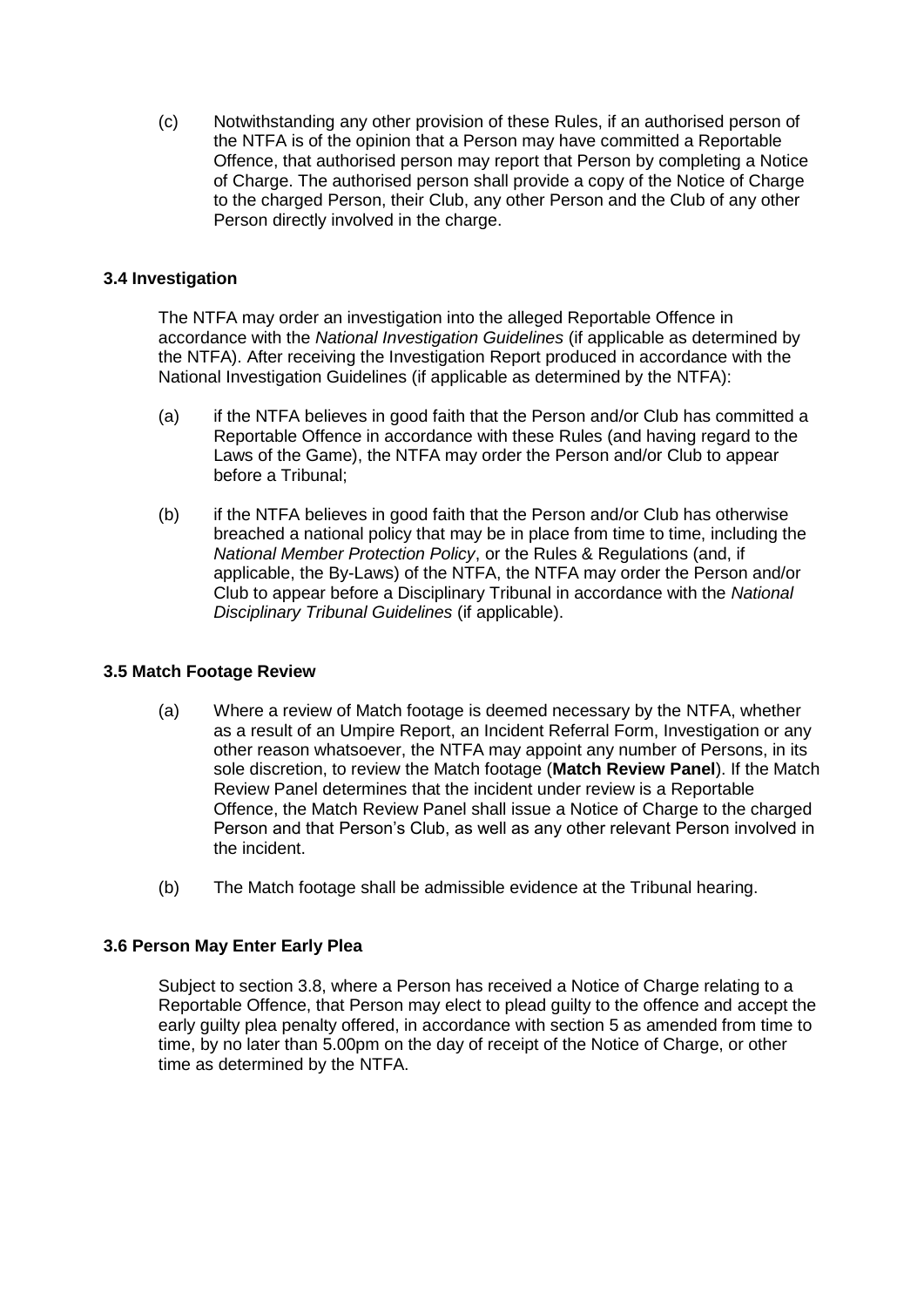## **3.7 Where Early Plea Not Available**

Where the Match Review Panel or the NTFA (as the case may be) determines in its absolute discretion, that a Notice of Charge should be determined by the Tribunal without the Person having the option to enter an early guilty plea, the Match Review Panel/NTFA shall provide written notification to that effect to the Person, in which case the Person shall be dealt with by the Tribunal in accordance with section 3.8(a)(iii). This written notification shall specify relevant particulars of the alleged offence, but if the Player is charged with a Classifiable Offence under section 5.2, the written notification need not specify an offence classification under **section 0**. In this instance the Tribunal will not be bound by the classification table in section 5.2(b) and will be at large in relation to penalty.

## **3.8 Persons Who Do Not Accept An Early Plea, Other Persons and Other Reportable Offences**

- (a) Subject to section 3.8(e), the Tribunal shall deal with the Notice of Charge where:
	- (i) a Person does not elect to accept an early guilty plea in accordance with section 3.6;
	- (ii) a person other than a Person is the subject of the Notice of Charge; or
	- (iii) a notification referred to in section 3.7 has been given by the Match Review Panel or the NTFA.
- (b) Subject to section 3.8(c), a Person who does not accept an early guilty plea in accordance with 3.8(a)(i) shall not be entitled to any reduction in the penalty set out in the Notice of Charge, including but not limited to discounts based on the entering of the guilty plea.
- (c) Should a Person plead guilty to a Reportable Offence subject to an alternative classification, and successfully contest the Notice of Charge at the Tribunal (such that the Tribunal determines to downgrade the charge), the Person will be entitled to receive a reduction in the sanction equivalent to the reduction obtained had the Player submitted an early guilty plea for that lesser offence.
- (d) Upon receipt of a Notice of Charge, the NTFA shall fix and give notice to the reported Person's Club and any other Person or Club directly involved, of the date, time and place for the Tribunal hearing.
- (e) The NTFA may vary the date, time and place of hearing by notice in writing to the reported Person's Club and any other relevant party.
- (f) Where the notification referred to in section 3.7 has been given by the Match Review Panel or the NTFA, the Person the subject of the Notice of Charge shall be entitled to lodge a plea at the Tribunal hearing which may be considered by the Tribunal in the determination of any penalty.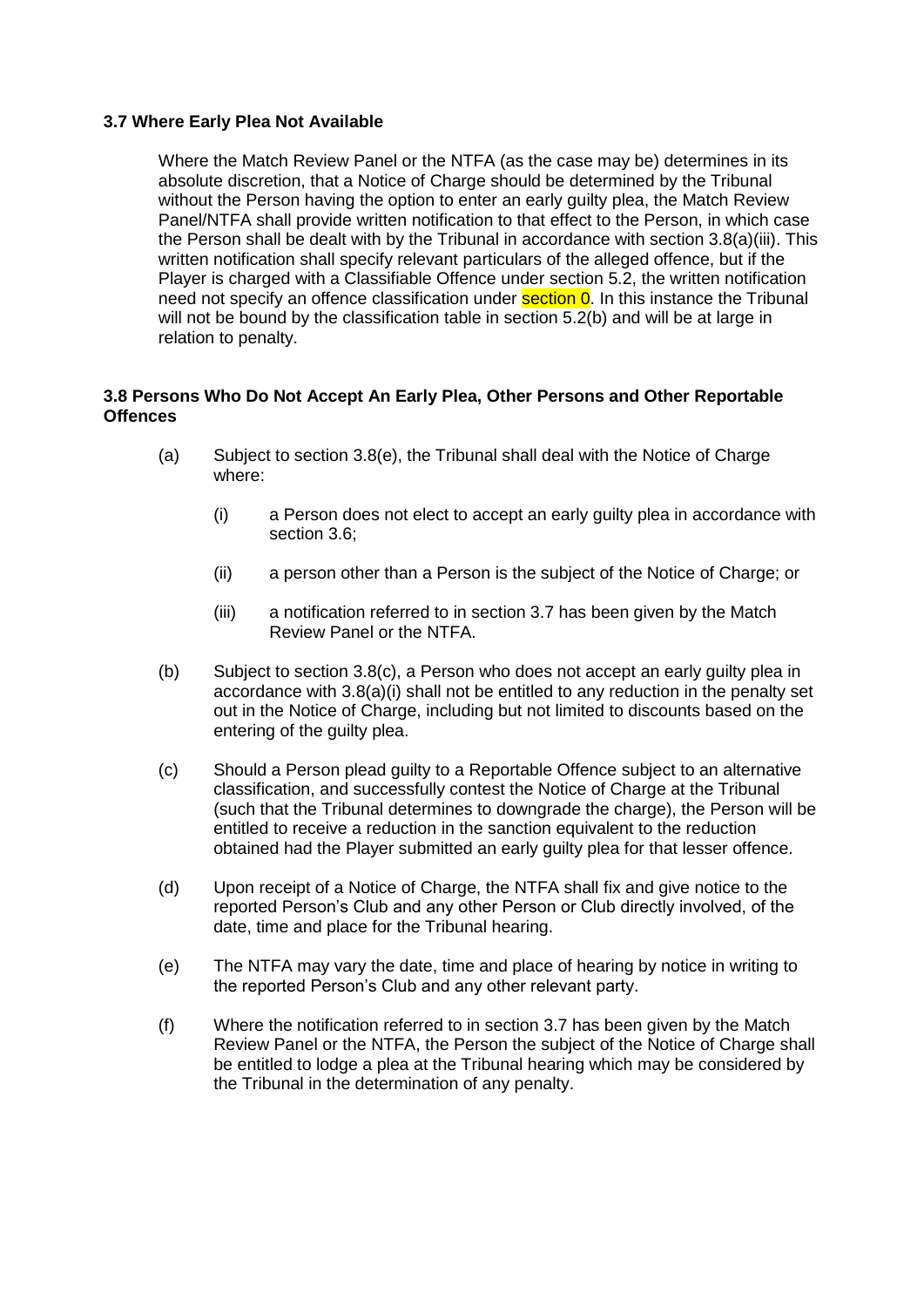# **3.9 Withdrawal of Charge**

The Match Review Panel or the Reporting Officer as the case may be, may withdraw any Notice of Charge at any time prior to a Tribunal hearing by lodging a written notice with the NTFA.

# **3.10 Relationship to Laws of the Game**

These Rules shall be read in conjunction with the Laws of the Game but to the extent of any inconsistency, these Rules shall prevail.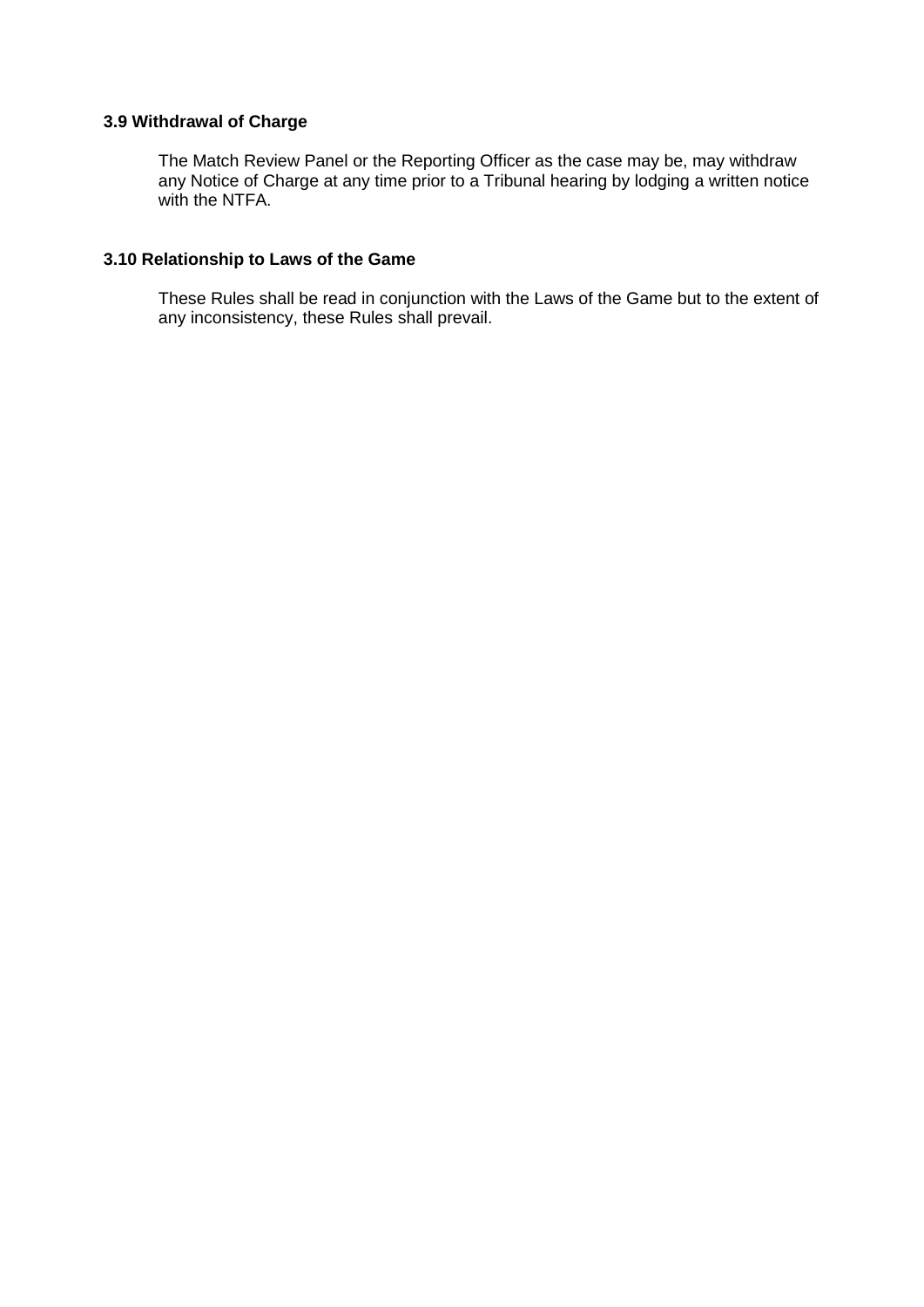# **4. NTFA COMPETITION APPEAL RULES**

## **4.1 NTFA Tribunal and Appeal Rules Paramount**

- (a) These Rules prescribe the procedures for an appeal commenced by the NTFA, a Club or Person in respect of a decision made by the Tribunal under these Rules.
- (b) To the extent that anything within these Rules is inconsistent with any other player rule, regulation or by-law, the provisions of these Rules shall prevail.

## **4.2 Appointment**

The NTFA may, from time to time, appoint persons to an Appeal Board.

## **4.3 Grounds for Appeal**

Except where otherwise determined by the NTFA, a Person found guilty of a Reportable Offence by the Tribunal, or the NTFA may only appeal to the Appeal Board in respect of a decision made by the Tribunal under these Rules on one or more of the following grounds:

- (a) that there was an error of law;
- (b) that the decision was so unreasonable that no Tribunal acting reasonably could have come to that decision having regard to the evidence before it;
- (c) the classification of the level of the offence was manifestly excessive or inadequate; or
- (d) that the sanction imposed was manifestly excessive or inadequate,

(each, a **Ground**).

#### **4.4 Appeal Board Members**

- (a) The Appeal Board shall consist of:
	- (i) a Chairperson (**Chairperson of the Appeal Board**); and
	- (ii) at the discretion of the NTFA, a panel of not more than six (6) persons who in the opinion of the NTFA possess a sufficient knowledge of Australian Football (**Appeal Board Panel**).
- (b) Persons appointed to the roles in section  $4.4(a)(i)$  and (ii) may be rotated from hearing to hearing, as determined by the NTFA in its absolute discretion.
- (c) Any Appeal Board member, who has also been appointed a member of a Tribunal Panel and who did not comprise the Tribunal for the matter that is the subject of the appeal, shall be eligible for selection for the appeal hearing.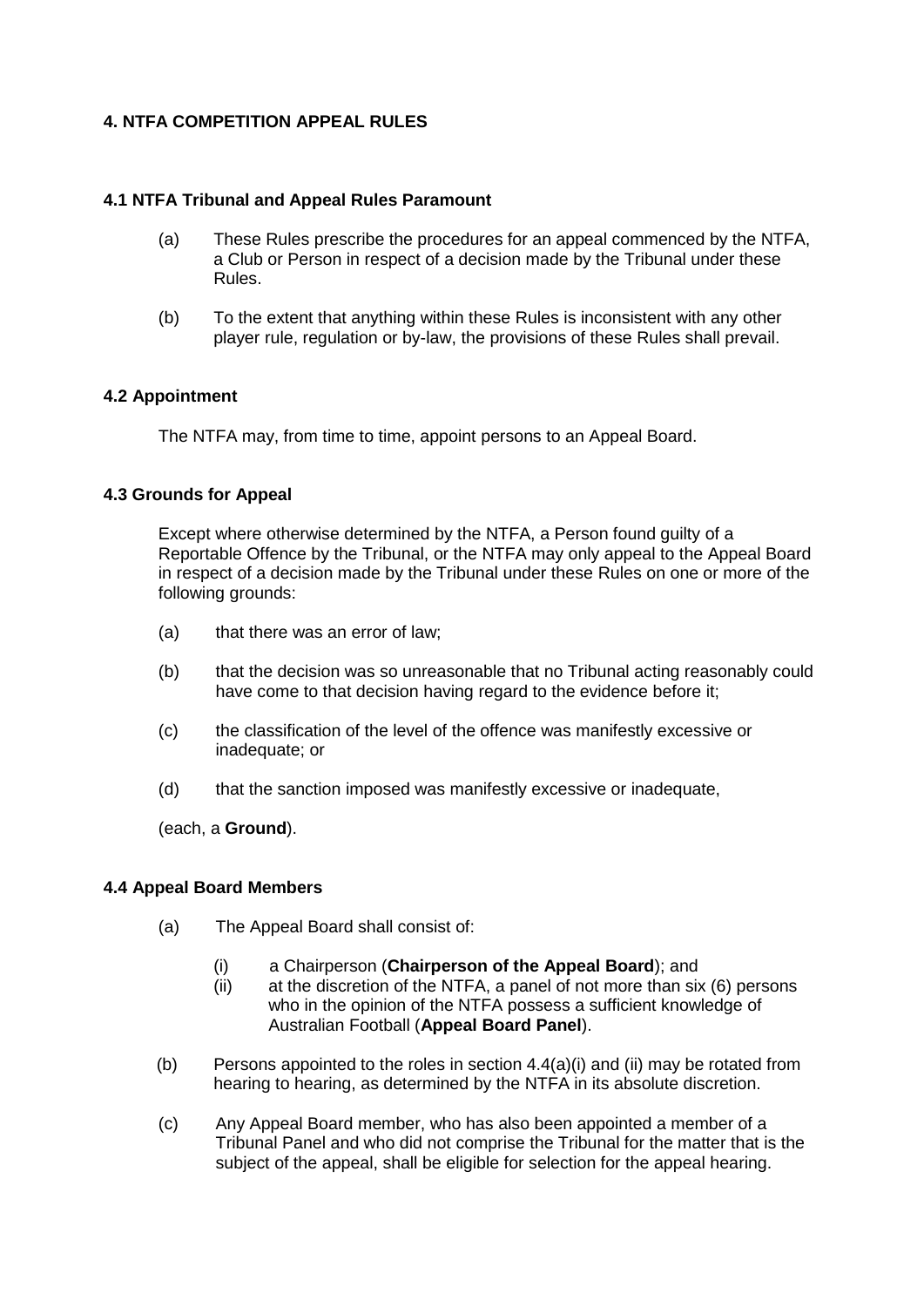## **4.5 Qualifications of Appeal Board Members**

Except where the NTFA otherwise determines, a person shall not be appointed to the Appeal Board if that person:

- (a) has been a member of a Board of Directors of a Club;
- (b) has been a Coach or assistant or specialty Coach of a Club; or
- (c) has been a Player of a Club; or
- (d) has been an employee of the AFL or Club,

in the twelve (12) months preceding the appointment.

## **4.6 Resignation and Removal of Appeal Board Members**

- (a) A member of the Appeal Board may resign by providing notice in writing to the NTFA.
- (b) The NTFA may remove a person appointed to the Appeal Board at any time in its absolute discretion.

## **4.7 Representation**

- (a) At any hearing before the Appeal Board a Person may:
	- (i) appear in person; or
	- (ii) be represented by an agent on such terms, if any, as the Chairman directs.
- (b) Where a Person charged with a Reportable Offence is under the age of 16 years at the time of the alleged Reportable Offence, the Person may be represented by a parent/guardian instead of an agent.
- (c) Where the Chairperson is of the opinion that a Person or representative of a Person appearing before the Appeal Board has failed to observe directions of the Appeal Board or otherwise acted in a contemptuous, irresponsible or discourteous manner, the Chairperson may dismiss the Person or Person's representative and if appropriate, adjourn the proceedings to enable the Person to obtain fresh representation.

## **4.8 Composition of Appeal Board**

On any occasion when an appeal is brought before the Appeal Board, the Appeal Board shall comprise, at the discretion of the NTFA, up to three (3) Appeal Board members being:

- (a) the Chairperson of the Appeal Board or, in the Chairperson's absence, a member of the Appeal Board Panel who shall act as Chairperson; and
- (b) up to two (2) Appeal Board Panel members.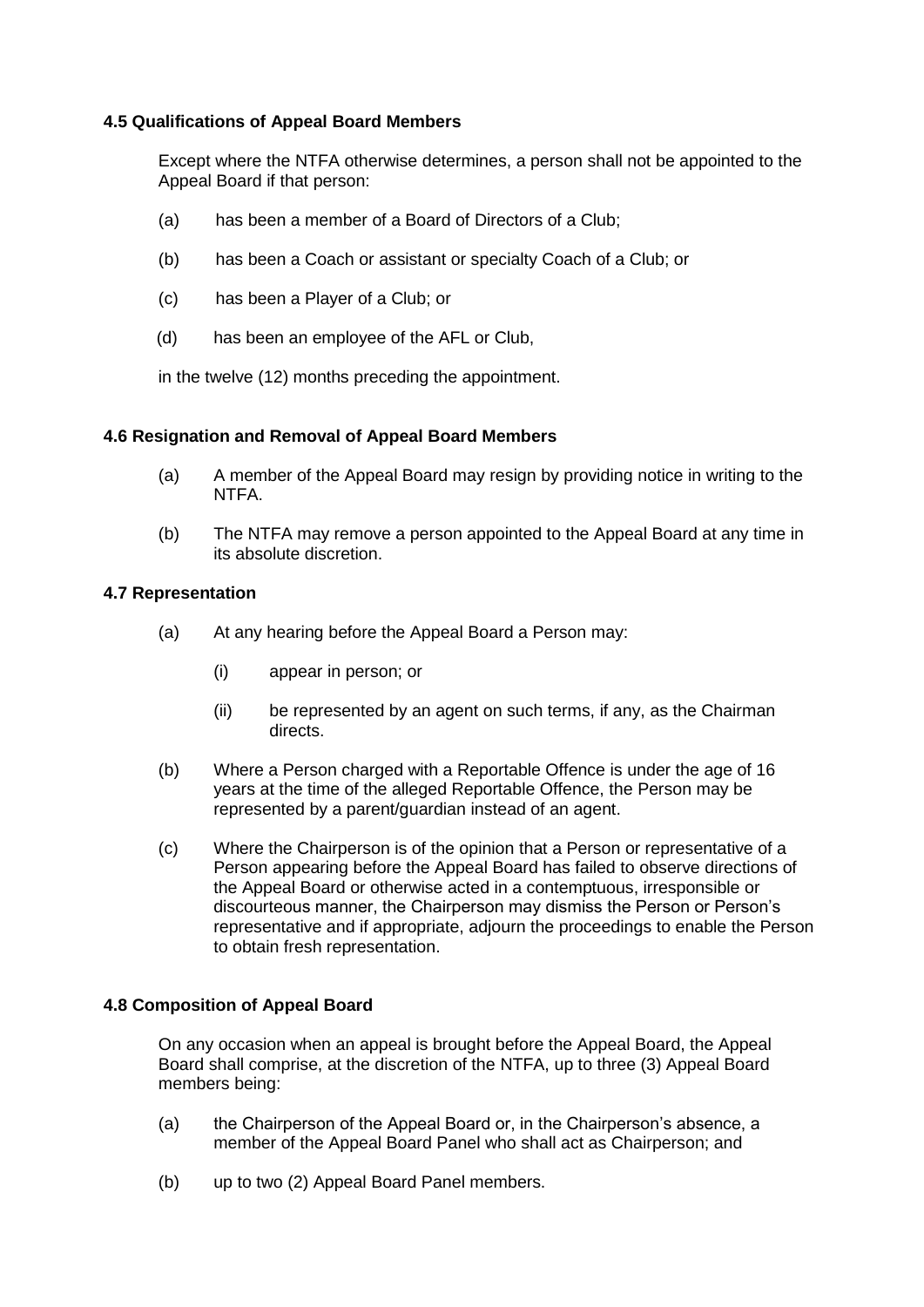## **4.9 Notice of Appeal**

- (a) Except where otherwise determined by the NTFA, an appeal under these Rules shall be brought by lodging with the NTFA, by no later than 5.00pm on the day following the decision of the Tribunal, a duly completed Notice of Appeal in the form prescribed by the NTFA and, in the case of an appeal under section 4.3, shall be accompanied by payment to the NTFA of:
	- (i) the sum of 50% of a fixed fee to be determined by the NTFA (inclusive of Goods and Services Tax), which sum shall not be refundable in any circumstances; and
	- (ii) the remaining 50% the fixed fee (inclusive of Goods and Services Tax) which shall be dealt with in accordance with section 4.18 – 4.21.
- (b) The NTFA shall fix a date, time and place for the hearing before the Appeal Board, as soon as practicable after the lodgement of the Notice of Appeal, and shall advise all parties interested in the appeal of those particulars.
- (c) The Appeal Board may, at any time prior to the hearing, vary the date, time or place specified in the Notice of Appeal and upon doing so shall, as soon as practicable, provide all parties interested in the appeal with written notice of such variation.

# **4.10 Attendance**

- (a) An appellant shall attend and appear before the Appeal Board at the date, time and place fixed for the hearing of the appeal. Where an appellant fails to attend before the Appeal Board, the Appeal Board may hear and determine the appeal in the appellant's absence.
- (b) A Person wishing to attend the Appeal Board hearing via video or telephone conferencing must first seek the approval of the NTFA.
- (c) A Reporting Officer may attend and appear before the Appeal Board at the date, time and place fixed for the hearing of the appeal. Where a Reporting Officer fails to attend before the Appeal Board, the Appeal Board may hear and determine the appeal in the absence of that Reporting Officer.

## **4.11 General Conduct of Appeal Hearing**

- (a) Subject to the further matters set out in these Rules, the Appeal Board may regulate any proceedings brought before it in such manner as the Chairperson of the Appeal Board thinks fit.
- (b) The Appeal Board is not bound by the rules of evidence or by practices and procedures applicable to Courts of Record, but may inform itself as to any matter in such manner as it thinks fit.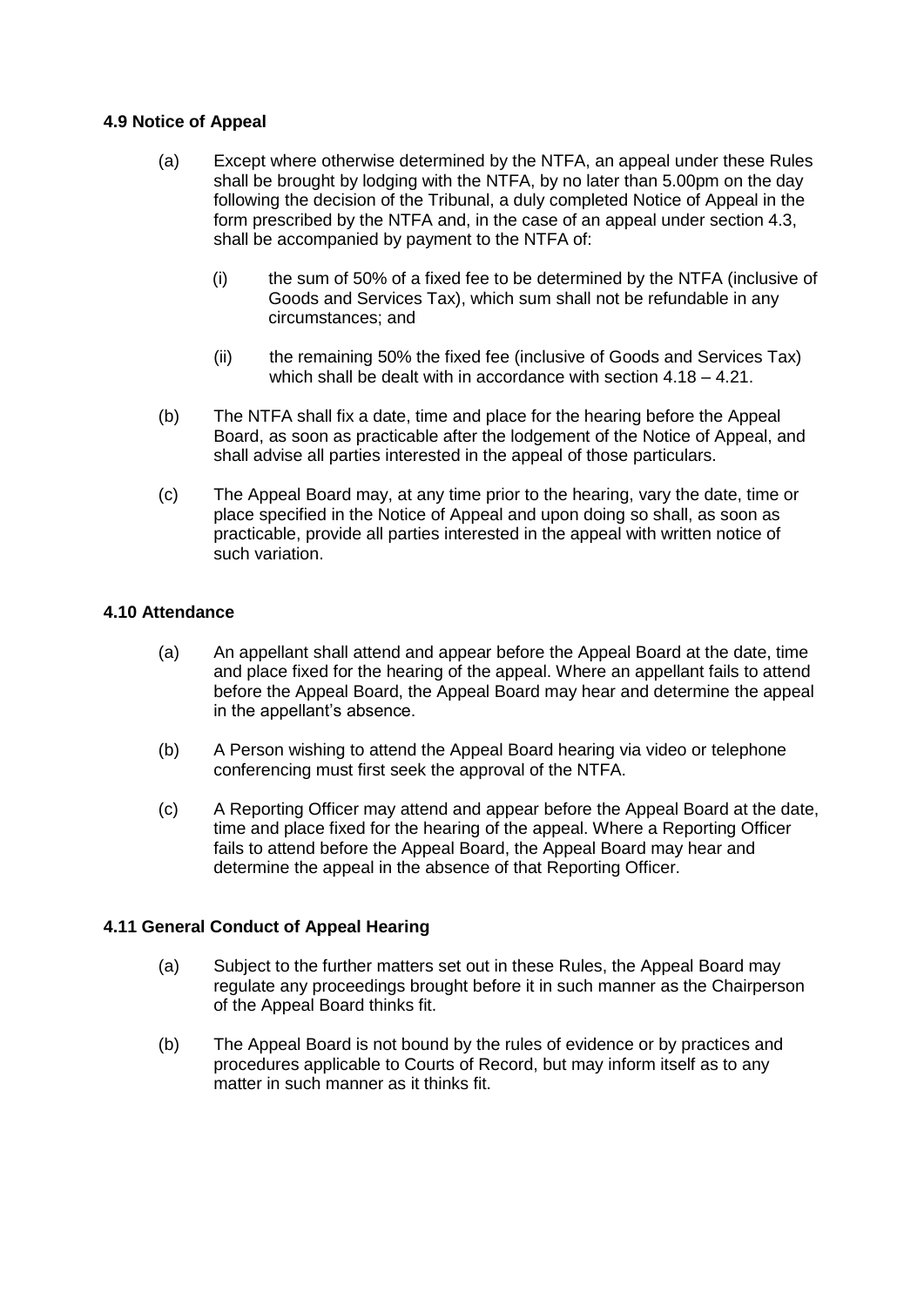- (c) In accordance with natural justice principles the Appeal Board shall:
	- (i) provide any Person whose interest will be directly and adversely affected by its decision a reasonable opportunity to be heard;
	- (ii) hear and determine the matter before it in an unbiased manner; and
	- (iii) make a decision that a reasonable body could honestly arrive at.

#### **4.12 Review**

- (a) The Appeal Board shall hear all appeals by way of a review of the evidence presented before the Tribunal and determine whether one or more of the Grounds have been established.
- (b) Neither the appellant nor Reporting Officer may produce fresh evidence at the hearing of an appeal without leave of the Appeal Board.
- (c) If an appellant or Reporting Officer seek leave to produce fresh evidence, the Appeal Board shall not grant such leave unless:
	- (i) the evidence could not by reasonable diligence have been obtained by the appellant or Reporting Officer prior to the conclusion of the hearing before the Tribunal; and
	- (ii) the evidence is of sufficient probative value that, considered with other evidence which was before the Tribunal, the Tribunal would have reached a different decision.

#### **4.13 Onus and Standard on Appeal**

On the hearing of an appeal the appellant shall bear the onus of establishing, on the balance of probabilities, one or more Grounds.

#### **4.14 Decision of Appeal Board**

- (a) Any question on appeal before the Appeal Board shall be decided according to the opinion of a majority of those constituting the Appeal Board.
- (b) Where the Appeal Board determines that one or more Grounds have been established, the Appeal Board may confirm, reverse or modify the decision of the Tribunal and make such orders and give such directions in such manner as it thinks fit.
- (c) The Appeal Board is not obliged to give reasons for any decision made by it under these Rules.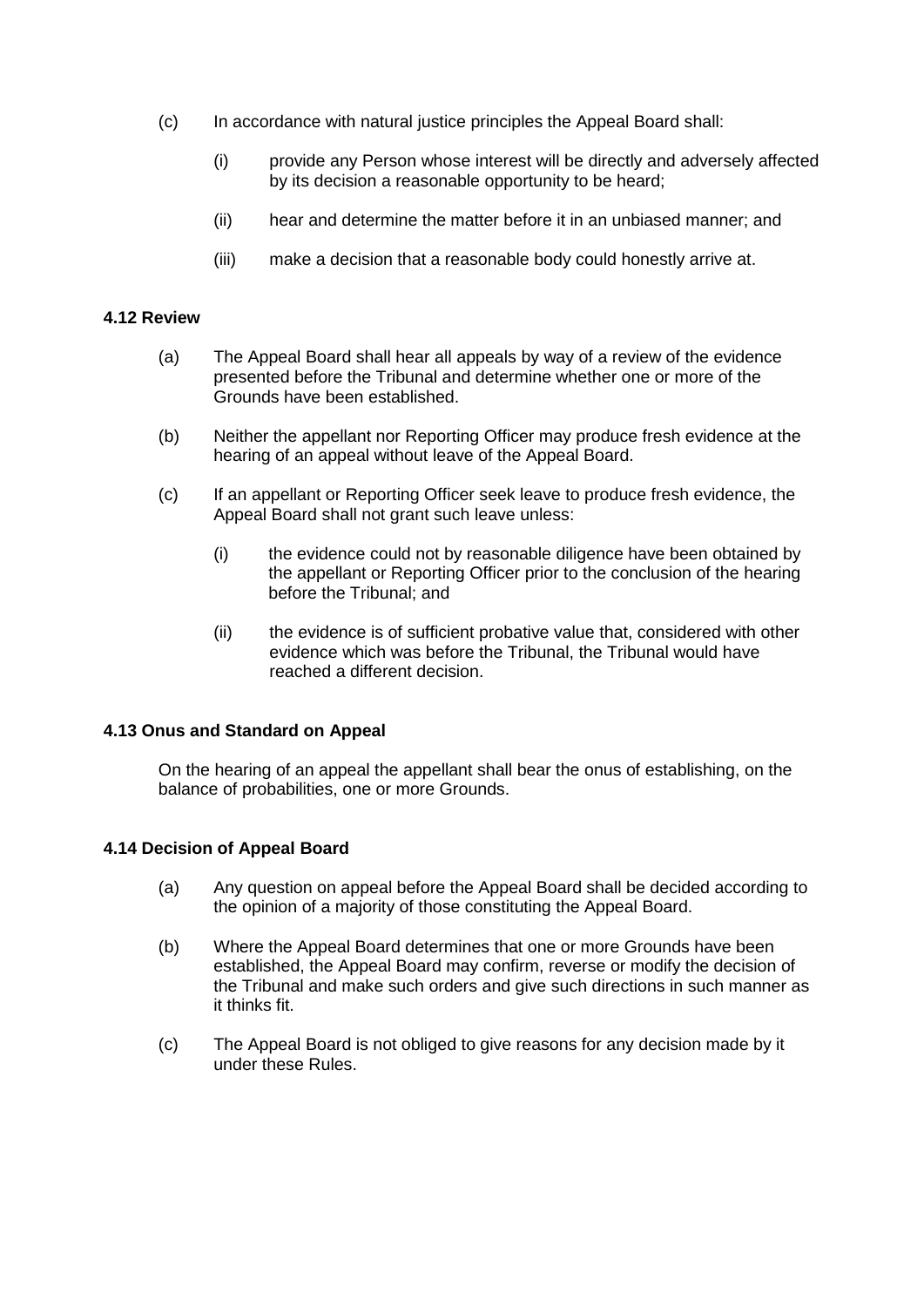## **4.15 Person to Serve Sanction**

Subject to section 4.16(b), where the Tribunal imposes a sanction that prevents the appellant from participating in a Match, the appellant shall serve that sanction pending the determination of the appeal.

## **4.16 Power to Adjourn**

Subject to section 4.17, the Appeal Board may, of its own motion or upon application of any party to the appeal, order:

- (a) that an appeal be adjourned; and/or
- (b) a stay of the execution of the sanction imposed by the Tribunal pending the determination of the appeal.

## **4.17 Exceptional and Compelling Circumstances**

The Appeal Board shall make an order under section 4.16 only where it is satisfied that there are exceptional and compelling circumstances that make it harsh and unreasonable if an order was not made. In determining that question, the Appeal Board shall without limitation have regard to:

- (a) the merits of the appeal and the appellant's prospects of success;
- (b) the interests of other Clubs and Persons;
- (c) the effect on the results of the Competition; and
- (d) the need to permit the due and proper administration of Australian Football.

### **4.18 Successful Appeal**

- (a) For the purposes of this section, an appeal is successful if, and only if the Appeal Board determines that one or more Grounds has been established.
- (b) Where an appeal is successful, any payment made under section 4.9(a)(ii) shall be refunded on receipt by the NTFA of an appropriate tax invoice.

#### **4.19 Unsuccessful Appeal**

Where an appeal is not successful, any payment made under section 4.9(a)(ii) shall not be refunded, unless the matter involves a monetary sanction and the Appeal Board determines that it would be manifestly unjust and unfair not to refund the whole or part of such payment in which case, the whole or part may be refunded.

## **4.20 Costs**

Notwithstanding section 4.9(a), each party to an appeal shall bear their own costs.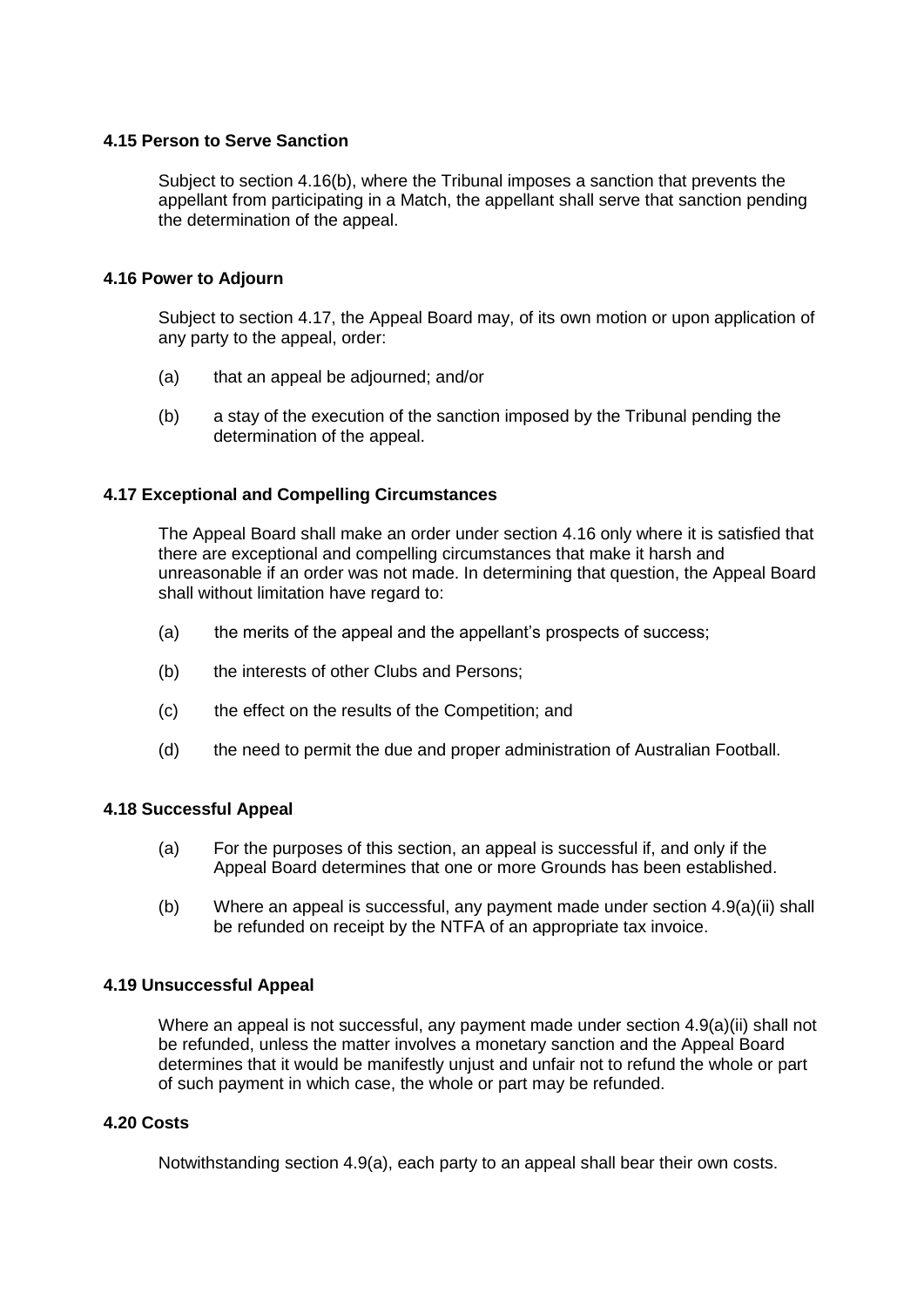## **4.21 Abandon Appeal**

- (a) Subject to section 4.21(b), an appellant may abandon an appeal prior to any hearing by giving written notice to the NTFA in which case the payment under section 4.9(a)(ii) shall be refunded.
- (b) Where an appellant abandons the appeal during the conduct of the appeal, the payment made under section 4.9(a)(ii) shall not be refunded.

#### **4.22 Validity of Appeal and Hearings**

- (a) Where there is any procedural irregularity in the manner in which an appeal has been brought, the Appeal Board may still hear and determine the appeal unless it is of the opinion that the irregularity has caused or will cause injustice if the appeal was heard.
- (b) A decision of the Appeal Board is not invalid because of any defect or irregularity in, or in connection with, the appointment of an Appeal Board Member.
- (c) Subject to sections 4.11(c) and (d), any procedure or requirement regulating the function of the Appeal Board is directory in nature and a decision of the Appeal Board is not invalid by reason of that procedure or requirement not being fulfilled.

#### **4.23 Prohibited Conduct**

- (a) No Club or Person shall publicly comment on the contents of a Notice of Appeal prior to the determination by the Appeal Board or conclusion of the matter, as the case may be.
- (b) Where a Person contravenes section 4.23(a), the Person's Club may also be liable to a sanction unless the Person establishes, to the reasonable satisfaction of the NTFA, that such public comment was not intended to influence or affect the conduct of the Appeal Board hearing.

#### **4.24 Criticism of Appeal Board Decision**

- (a) No Club or Person shall make any unfair, unreasonable or excessive public criticism of a decision of the Appeal Board or of any member of the Appeal Board or any other matter touching or concerning the Appeal Board or a determination made by it.
- (b) The NTFA shall determine in its absolute discretion and in any case, whether any public criticism is unfair, unreasonable or excessive.
- (c) Where the NTFA determines that any public criticism is unfair, unreasonable or excessive, the NTFA may impose a sanction in its absolute discretion.
- (d) Where a Person contravenes section 4.24(a), the Person's Club may also be liable to a sanction at the discretion of the NTFA.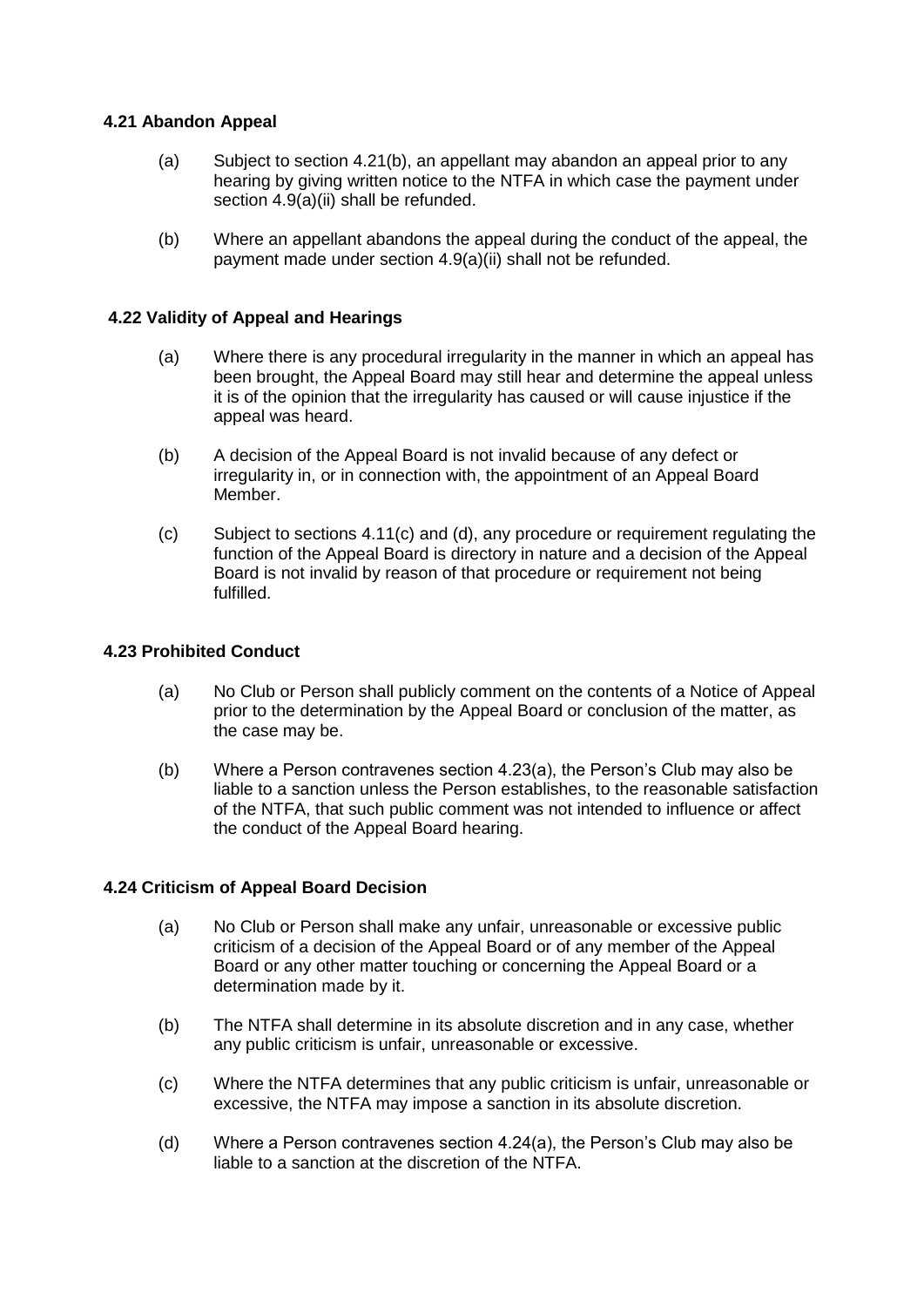# **4.25 Exhaust Internal Appeal**

A Club or Person shall exercise their right of appeal under these Rules and have any appeal heard and determined by the Appeal Board before commencing any relevant proceedings or becoming a party to any relevant proceedings in a court of law.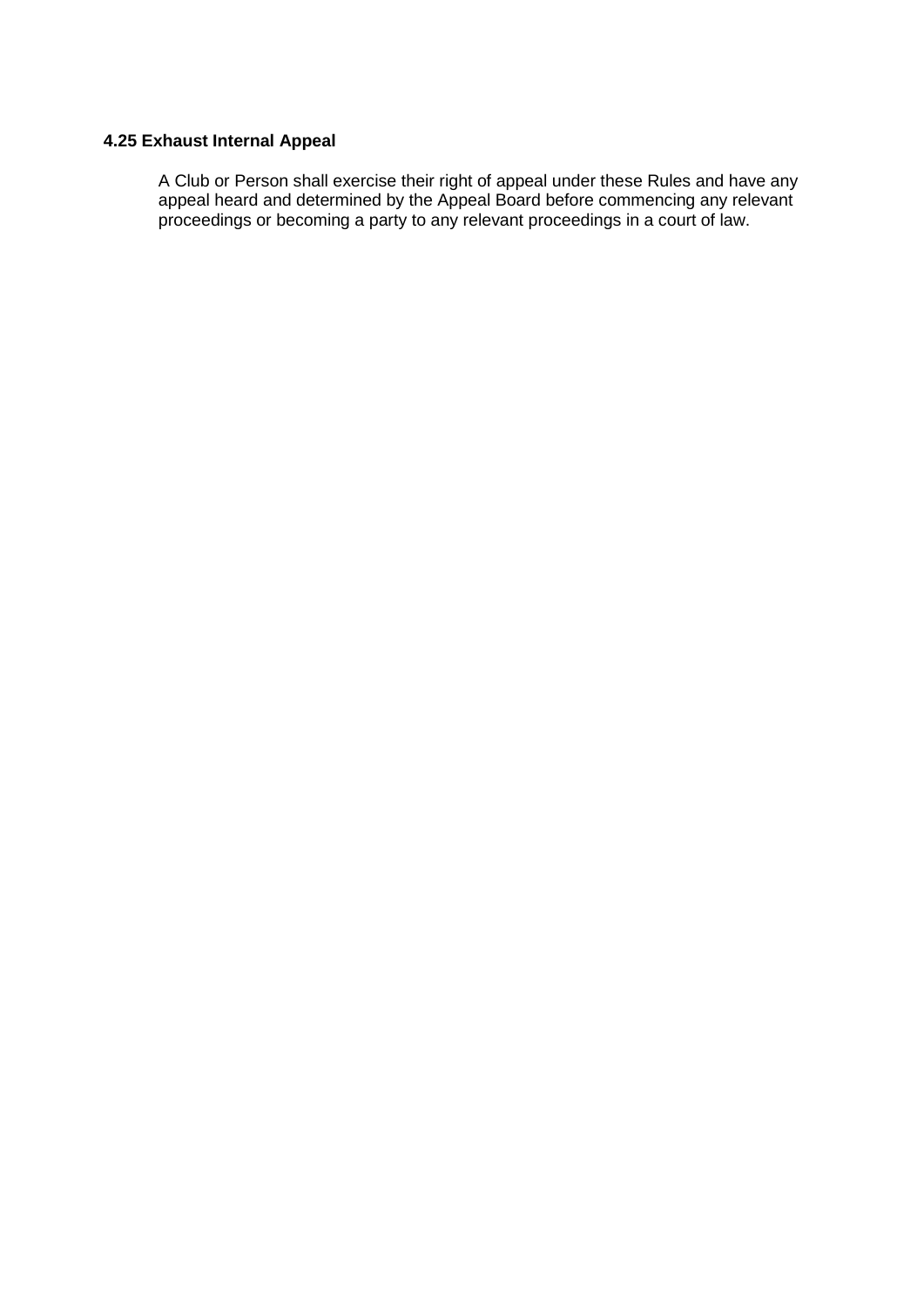## **5. REPORTABLE OFFENCES**

## **5.1 Application**

This section 5 provides some Guidelines as to the different categories of Reportable Offences and the appropriate sanctions and courses of action in respect of such offences.

These Guidelines are designed primarily to be used by a Match Review Panel (or some other person or persons responsible for assessing a report or referral to determine the appropriate sanction or course of action prior to any Tribunal involvement) (Panel) at the discretion of that Panel.

Where there is no Panel, the Tribunal shall have regard to these guidelines in assessing the particular alleged offence and appropriate sanctions for such an offence.

## **5.2 Classifiable Offences**

(a) Which Reportable Offences are Classifiable Offences?

Classifiable Offences are those Reportable Offences (specified in the table below) which may

be graded by a Panel in order to determine an appropriate base sanction for that offence.

| <b>Classifiable Offences</b>                             |
|----------------------------------------------------------|
| Charging                                                 |
| Unreasonable or Unnecessary Contact to the Eye<br>Region |
| <b>Forceful Front-On Contact</b>                         |
| <b>Headbutt or Contact Using Head</b>                    |
| Kicking                                                  |
| Kneeing                                                  |
| Rough Conduct                                            |
| Scratching                                               |
| Striking                                                 |
| Tripping                                                 |
| Unreasonable or Unnecessary Contact to the Face          |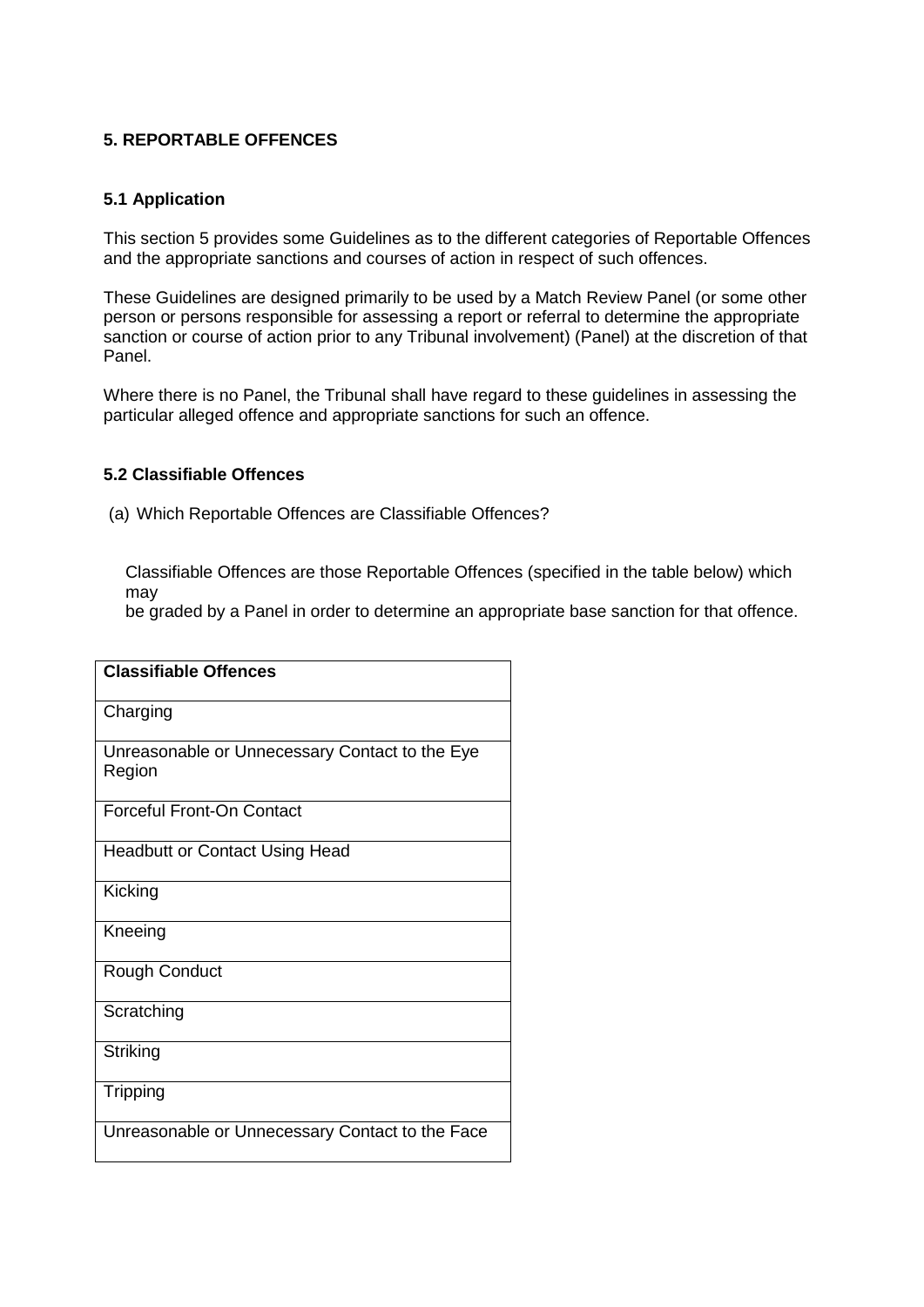# (c) Grading Classifiable Offences

A Panel may grade Classifiable Offences in accordance with the following table:

| Conduct     | Impact        | Contact     | <b>Base Sanction</b>            | <b>Early Guilty Plea</b> |
|-------------|---------------|-------------|---------------------------------|--------------------------|
| Intentional | <b>Severe</b> | High/Groin  | 5+ Matches<br>(Tribunal)        | N/A                      |
|             |               | <b>Body</b> | <b>4+ Matches</b><br>(Tribunal) | N/A                      |
|             | High          | High/Groin  | <b>4 Matches</b>                | <b>3 Matches</b>         |
|             |               | <b>Body</b> | <b>3 Matches</b>                | 2 Matches                |
|             | Medium        | High/Groin  | <b>3 Matches</b>                | 2 Matches                |
|             |               | <b>Body</b> | 2 Matches                       | 1 Match                  |
|             | Low           | High/Groin  | 2 Matches                       | 1 Match                  |
|             |               | <b>Body</b> | 1 Match                         | Reprimand                |
| Careless    | <b>Severe</b> | High/Groin  | <b>4+ Matches</b><br>(Tribunal) | N/A                      |
|             |               | <b>Body</b> | 3+ Matches<br>(Tribunal)        | N/A                      |
|             | High          | High/Groin  | <b>3 Matches</b>                | 2 Matches                |
|             |               | <b>Body</b> | 2 Matches                       | 1 Match                  |
|             | Medium        | High/Groin  | 2 Matches                       | 1 Match                  |
|             |               | <b>Body</b> | 1 Match                         | Reprimand                |
|             | Low           | High/Groin  | 1 Match                         | Reprimand                |
|             |               | <b>Body</b> | 1 Match                         | Reprimand                |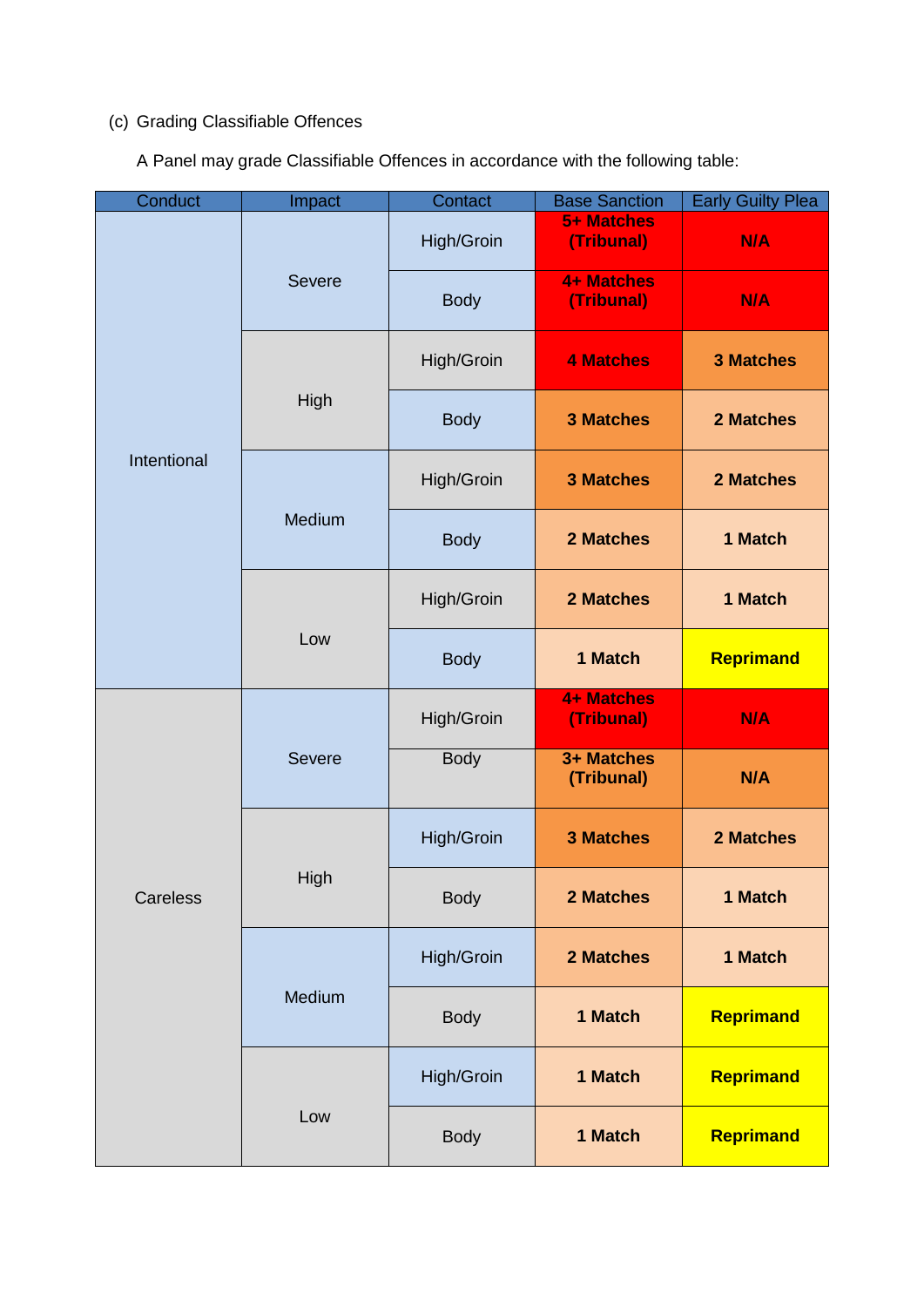A Panel may at its absolute discretion determine that the offence ought to be referred directly to the Tribunal on the basis that it is a Classifiable Offence which attracts a base sanction that the Panel finds inappropriate (see Direct Tribunal Offences in section 5.3(a)).

## **1. Conduct (Intentional, Careless)**

**Intentional conduct**: A Player intentionally commits a Classifiable Offence if the Player engages in the conduct constituting the Reportable Offence with the intention of committing that offence.

An intention is a state of mind. Intention may be formed on the spur of the moment. The issue is whether it existed at the time at which the Player engaged in the conduct.

Whether or not a Player intentionally commits a Reportable Offence depends upon the state of mind of the Player when he or she does the act with which they are charged. What the Player did is often the best evidence of the purpose they had in mind. In some cases, the evidence that the act provides may be so strong as to compel an inference of what their intent was, no matter what they may say about it afterwards. If the immediate consequence of an act is obvious and inevitable, the deliberate doing of the act carries with it evidence of an intention to produce the consequence.

For example, a strike will be regarded as Intentional where a Player delivers a blow to an opponent with the intention of striking them.

The state of a Player's mind has to be proved in the same way as other facts. The whole of the relevant evidence has to be considered. If the matter is heard by the Tribunal, the Tribunal will weigh the evidence of the Player as to what their intentions were along with whatever inference as to their intentions can be drawn from their conduct or other relevant facts. The Player may or may not be believed by the Tribunal.

Notwithstanding what the Player says, the Tribunal may be able to conclude from the whole of the evidence that the Player intentionally committed the act constituting the Reportable Offence.

**Careless conduct**: A Player's conduct will be regarded as Careless where it constitutes a breach of the duty of care owed by the Player to all other Players. Each Player owes a duty of care to all other Players, Umpires and other persons (as applicable) not to engage in conduct which will constitute a Reportable Offence being committed against that other Player, Umpire or other person (as applicable). In order to constitute such a breach of that duty of care, the conduct must be such that a reasonable Player would not regard it as prudent in all the circumstances. Further, a Player will be careless if they breach their duty to take reasonable care to avoid acts which can be reasonably foreseen to result in a Reportable **Offence** 

## **2. Impact (Low, Medium, High or Severe)**

In determining the level of impact, regard will be had to several factors.

First, consideration will be given to the extent of force and in particular, any injury sustained by the Player who was offended against (as set out in the relevant, completed medical report using the template form contained in Appendix 1).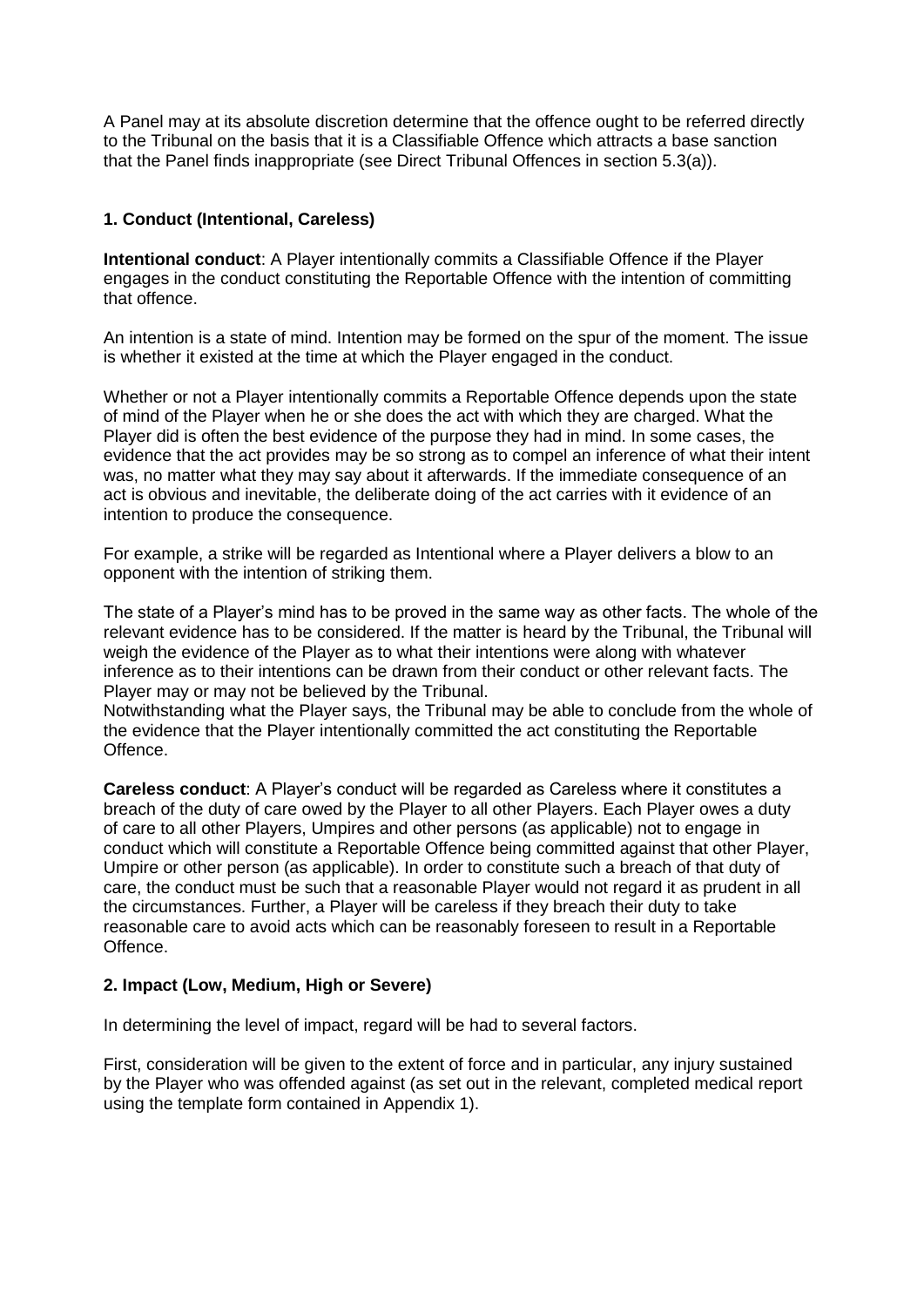Secondly, strong consideration will be given to the potential to cause injury, particularly in the following cases:

- intentional head-high strikes, such as those with a swinging clenched fist, raised forearm or elbow;
- high bumps, particularly with significant head contact and/or Player momentum;
- any head-high contact with a Player who has his head over the ball, particularly when contact is made from an opponent approaching from a front-on position;
- forceful round arm swings that make head-high contact to a Player in a marking contest, ruck contest or when tackling;
- spear tackles; and
- driving an opponent into the ground when his arms are pinned.

The absence of injury does not preclude the classification of impact as Severe.

Thirdly, consideration will be given not only to the impact between the offending Player and the victim Player, but also any other impact to the victim Player as a result of such impact.

In addition, consideration will be given to the body language of the offending Player in terms of flexing, turning, raising or positioning the body to either increase or reduce the force of impact.

Low impact (which is the minimum impact required for a Classifiable Offence to constitute a Reportable Offence) requires more than just a negligible impact.

In addition to the above, the following table provides a summary of applicable base level impact guidelines for Low, Medium, High & Severe Impact incidents:

| <b>Impact Guidelines</b> |                                                                                                                                                                                                                  |
|--------------------------|------------------------------------------------------------------------------------------------------------------------------------------------------------------------------------------------------------------|
| Low                      | Minimal or no impact on the match - the Player continued to play the<br>majority of the match and suffered no or minimal ongoing issues.                                                                         |
| Medium                   | Clearly some impact on the Player, and / or the Player left the field for a<br>lengthy period of time, and/ or some possible lower level ongoing<br>treatment(s) required.                                       |
| High                     | Major impact on the Player, and / or the Player was unable to<br>participate<br>in the remainder of the game, and / or major ongoing issues that require<br>medical intervention and / or may miss some matches. |
| Severe                   | Major impact and serious injury to the Player, and / or likely to miss a<br>significant number of matches.                                                                                                       |

Note – These are base level impact quidelines. The impact can be raised under the potential to cause serious injury.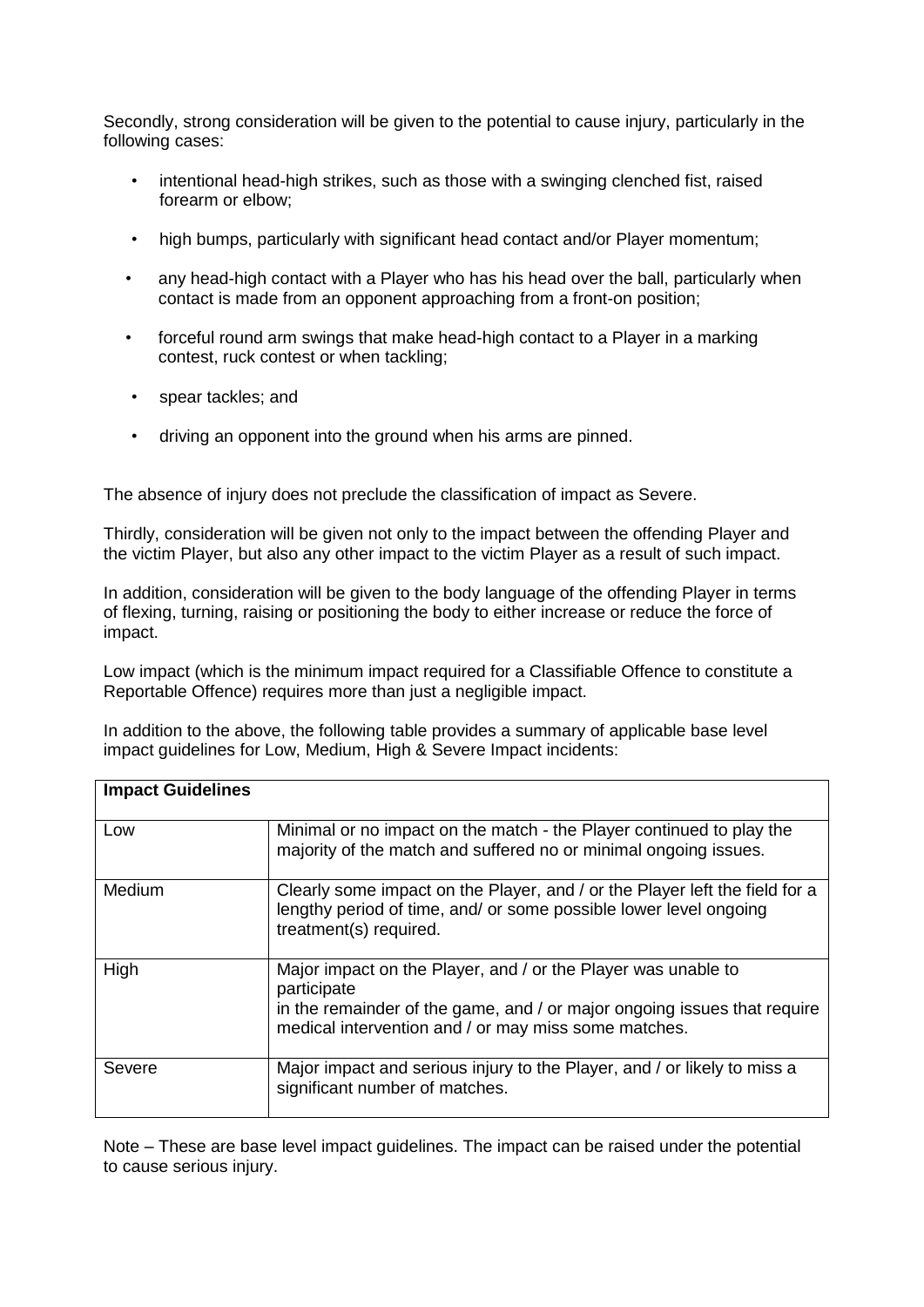## **3. Contact (High/Groin, Body)**

High contact is not limited to contact to the head and includes contact above the shoulders. Contact to the Groin includes contact to the crease or hollow at the junction of the inner part of each thigh with the trunk together with the adjacent region and including the testicles.

Where contact is both High and to the Body, the Match Review Panel will classify the contact as High.

Contact shall be classified as High or to the Groin where a Player's head or groin makes contact with another Player or object such as the fence or the ground as a result of the actions of the offending Player. By way of example, should a Player tackle another Player around the waist and as a result of the tackle, the tackled Player's head made forceful contact with the fence or the ground the contact in these circumstances would be classified as High, even though the tackle was to the body.

(c) Impact of a Bad Record on Classifiable Offences

The sanction for Classifiable Offences will not usually be automatically increased where a Player has a bad record.

However, where a Player has been found or pleaded guilty to two low-level Classifiable Offences within a 12 month period (those Classifiable Offences with a base sanction of 1 match as per the classification table in section 5.2(b) above, and equivalent offences in the Classification table at section 5.2(b)), any third or subsequent low-level Classifiable Offence within the same 12 month period (as at the date of the offence) will result in a base sanction of 2 matches, with the Player able to accept 1 match with an early guilty plea. For the avoidance of doubt, the Low-level Offences referred to in section 5.4 will not be affected by this bad record provision.

A Panel also has the discretion pursuant to section 3.7 to directly refer a Player to the Tribunal in their absolute discretion, which includes as a result of a bad record. In this instance the Tribunal will not be bound by the classification table in section 5.2(b) and will be at large in relation to penalty. Evidence in relation to the record of a Player can be tendered to the Tribunal without the leave of the Chair.

(d) Reductions in Base Sanction for an Early Guilty Plea

The base sanction for Classifiable Offences will be subsequently decreased where a Player submits an early guilty plea. As per the classification table in section 5.2(b) above:

- an early guilty plea in respect of a Classifiable Offence with a fixed base sanction of two, three or four matches will result in a one match reduction in the suspension; and
- an early guilty plea in respect of a Classifiable Offence with a base sanction of one match will result in a reprimand (at the discretion of the NTFA – refer to the classification tables in section 5.2(b)).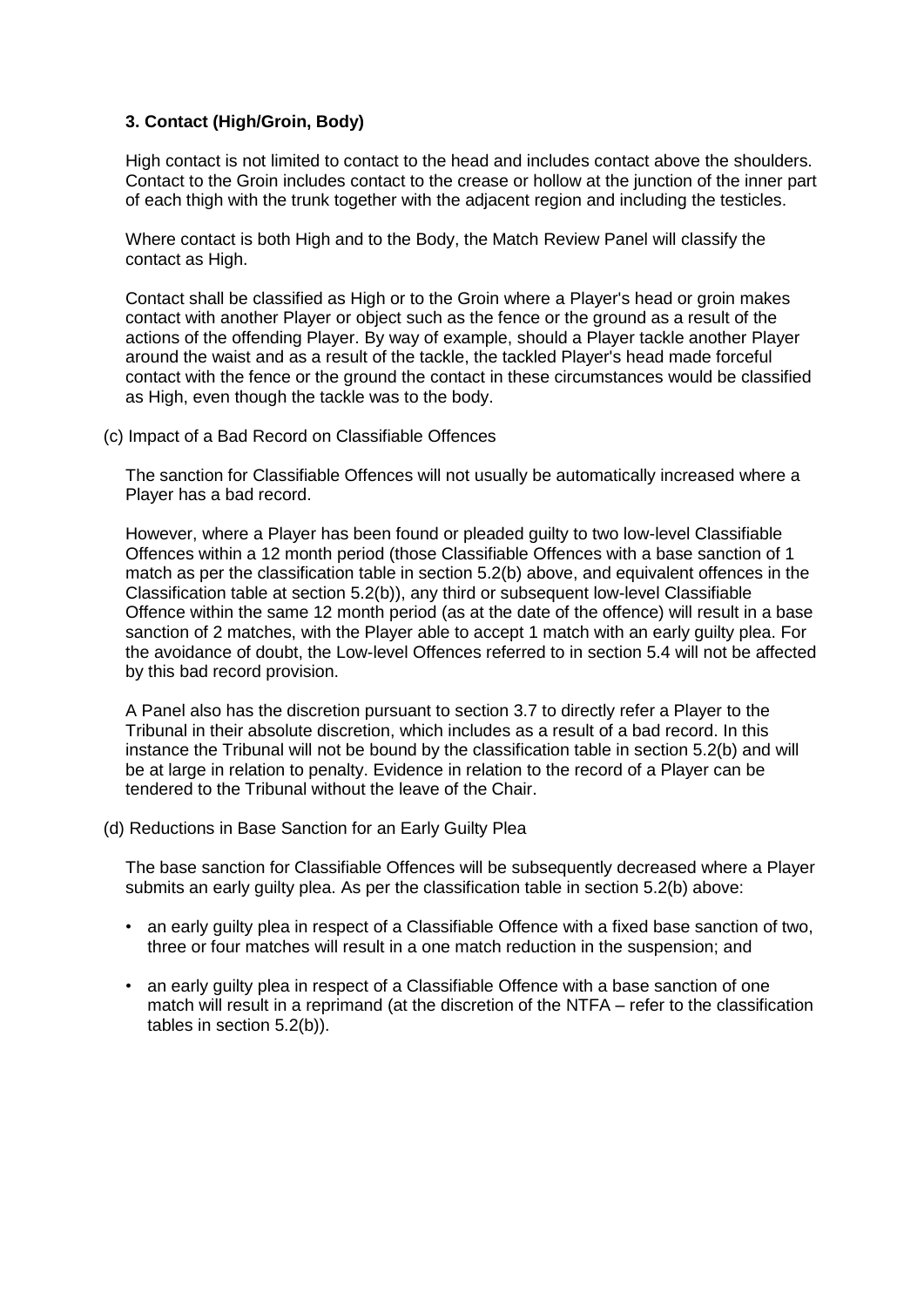(e) No Automatic Reduction for Good Record

Players do not receive an automatic reduced base sanction for a good record. However, if a Classifiable Offence is contested or referred to the Tribunal, a Player with a verifiable exemplary record could argue it constitutes exceptional and compelling circumstances under section 2.14(d)(i) (which would make it inappropriate to apply the sanctions in section 5 to the determined classification). In such circumstances, the Tribunal would determine the appropriate sanction in its absolute discretion.

(f) Multiple Offences in a Single Match

Where a Player is found guilty of multiple Reportable Offences from a single match, the individual penalties are added together to form the final penalty to the Player.

## **5.3 Direct Tribunal Offences**

(a) Which Reportable Offences are Direct Tribunal Offences?

Direct Tribunal Offences are those Reportable Offences (specified in the table below) which are referred by a Panel (or otherwise) directly to the Tribunal for determination without grading (ie without an assessment of the offence using the Classification Table):

| <b>Direct Tribunal Offences</b>                                                                                  |
|------------------------------------------------------------------------------------------------------------------|
| Attempting to Strike an Umpire                                                                                   |
| Behaving in an Abusive, Insulting, Threatening or Obscene<br>Manner Towards or in Relation to an Umpire          |
| Eye Gouging                                                                                                      |
| Intentional Contact with an Umpire                                                                               |
| Spitting on Another Person                                                                                       |
| Spitting on or at an Umpire                                                                                      |
| Stomping                                                                                                         |
| <b>Striking an Umpire</b>                                                                                        |
| Any Classifiable Offence or Low-Level Offence which Attracts<br>a Base Sanction that a Panel Finds Inappropriate |
| Any Other Act of Serious Misconduct which the Panel<br>Considers Appropriate to Refer to the Tribunal            |

## (b) Determination of Direct Tribunal Offences

The Tribunal will determine Direct Tribunal Offences (as with any other Reportable Offence) in accordance with section 2.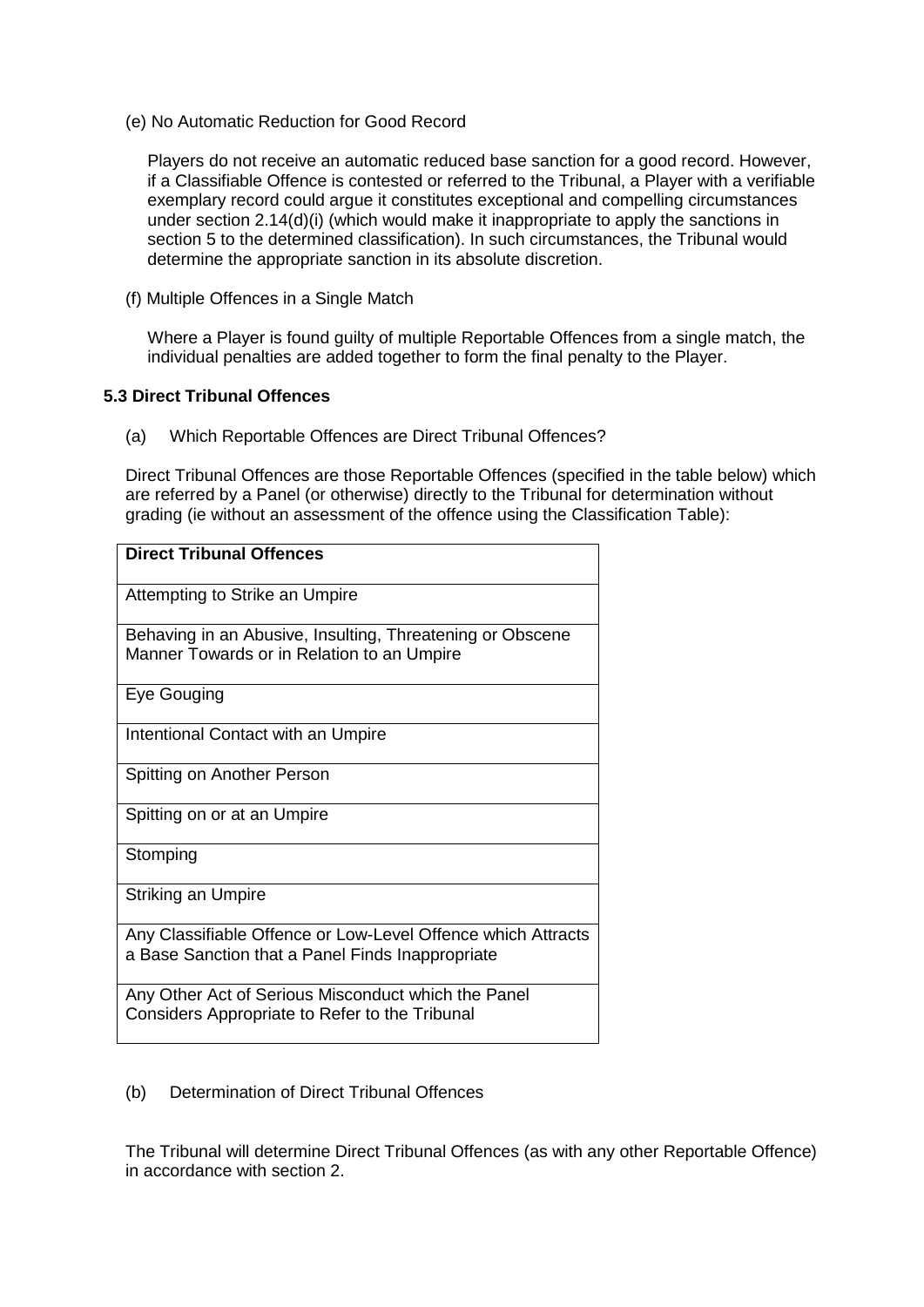# **5.4 Low-Level Offences**

(a) Which Reportable Offences are Low-Level Offences?

Low-Level Offences are the following low-level Reportable Offences which do not require classification:

| <b>Low-Level Offences</b>                                                                               |
|---------------------------------------------------------------------------------------------------------|
| Attempt to Strike / Kick / Trip                                                                         |
| <b>Careless Contact with an Umpire</b>                                                                  |
| <b>Disputing Decision</b>                                                                               |
| Instigator of a Melee                                                                                   |
| Interfering with a Player Kicking for Goal                                                              |
| Unreasonable or Unnecessary Contact with an Injured Player                                              |
| Unreasonable or Unnecessary Contact with an Umpire                                                      |
| Engaging in a Melee                                                                                     |
| Not Leaving the Playing Surface                                                                         |
| <b>Obscene Gesture</b>                                                                                  |
| Pinching                                                                                                |
| Prohibited Boots, Jewellery or Equipment                                                                |
| <b>Shaking Goal Post</b>                                                                                |
| Spitting at Another Player                                                                              |
| Staging                                                                                                 |
| Striking                                                                                                |
| Time Wasting                                                                                            |
| Using Abusive, Insulting or Obscene Language Towards or in<br><b>Relation to an Umpire</b>              |
| Using Abusive, Insulting or Obscene Language                                                            |
| Wrestling                                                                                               |
| Any Other Act of Low-Level Misconduct which is not a<br>Classifiable Offence or Direct Tribunal Offence |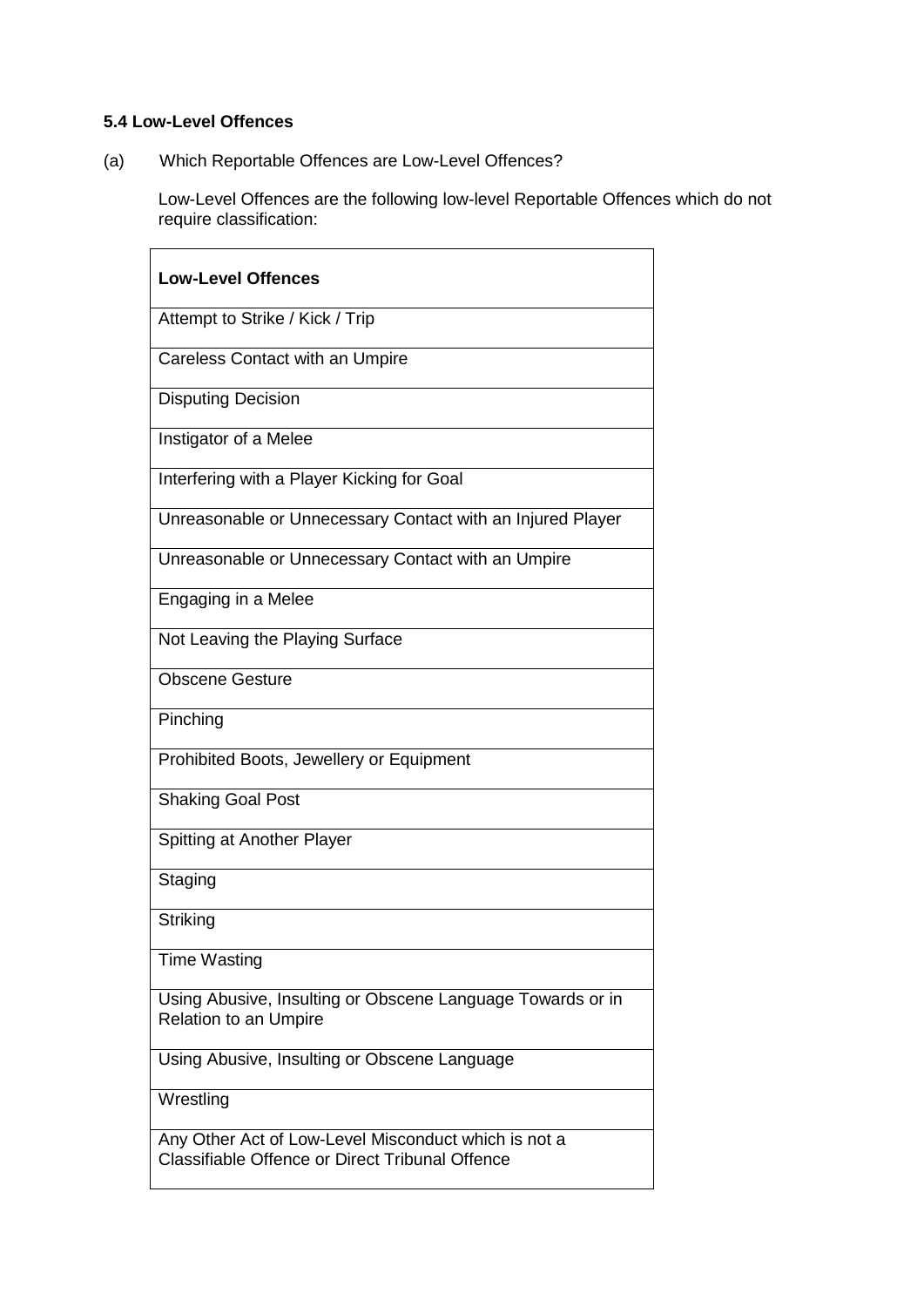#### (b) Sanctions for Low-Level Offences?

Low-Level Offences attract the base sanctions (with a reduced sanction for an early guilty plea) set out in the following table:

| <b>First &amp; Second Low-Level Offences</b> |                          | <b>Third &amp; Subsequent Low-Level offences</b> |                          |
|----------------------------------------------|--------------------------|--------------------------------------------------|--------------------------|
| <b>Base Sanction</b>                         | <b>Early Guilty Plea</b> | <b>Base Sanction</b>                             | <b>Early Guilty Plea</b> |
| 1 Match.                                     | Reprimand                | 2 Matches                                        | Match                    |

A reference to second, third and subsequent Low-Level Offences is a reference to a second, third or subsequent Low-Level Offence occurring at any time in the previous 12 months (as at the date of the current offence). The second, third or subsequent Low-Level Offence need not be the same offence as the first Low-Level Offence. For the avoidance of doubt, a prior offence other than a Low-Level Offence will not count as a first offence for the purposes of the above table.

## **5.5 Grand Final**

The Panel or Tribunal (as applicable) has the right to apply (at its absolute discretion) a loading of up to 100% for any Reportable Offence committed during a Grand Final.

## **5.6 Reportable Offences**

The Laws of the Game sets out a non-exhaustive list of specific Reportable Offences in Law 21.2.2 as well as providing for various categories of permitted contact which shall not constitute a Reportable Offence (for example legally using a hip, shoulder, chest, arms or open arms, providing the football is no more than five metres away, and contact which is incidental to a marking contest where a Player is legitimately marking or attempting to mark the football).

The Laws define certain offences such as Charging and Engaging in a Melee, however they provide that in interpreting Reportable Offences, words, terms or phrases which are not defined in the Laws shall be given their ordinary meaning. The following provides some further guidance in relation to what constitutes particular Reportable Offences.

(a) Striking, Kicking

Striking and kicking are interpreted in accordance with their commonly understood meaning. A strike would usually be by hand, arm or elbow and would generally not apply to other contact using the body. A kick is generally applied to contact by foot or leg.

Under the Classifiable Offences, a strike or kick requires more than negligible impact. Where a strike, for example, does not have more than negligible impact, it is still open to a Panel to charge a Player with Striking under the Low-Level Offences table where it is satisfied that notwithstanding the result, the intention was to commit a Reportable Offence. Where no contact is made, a Panel can charge a Player with an Attempt to Strike or Kick, which are also Low-Level Offences.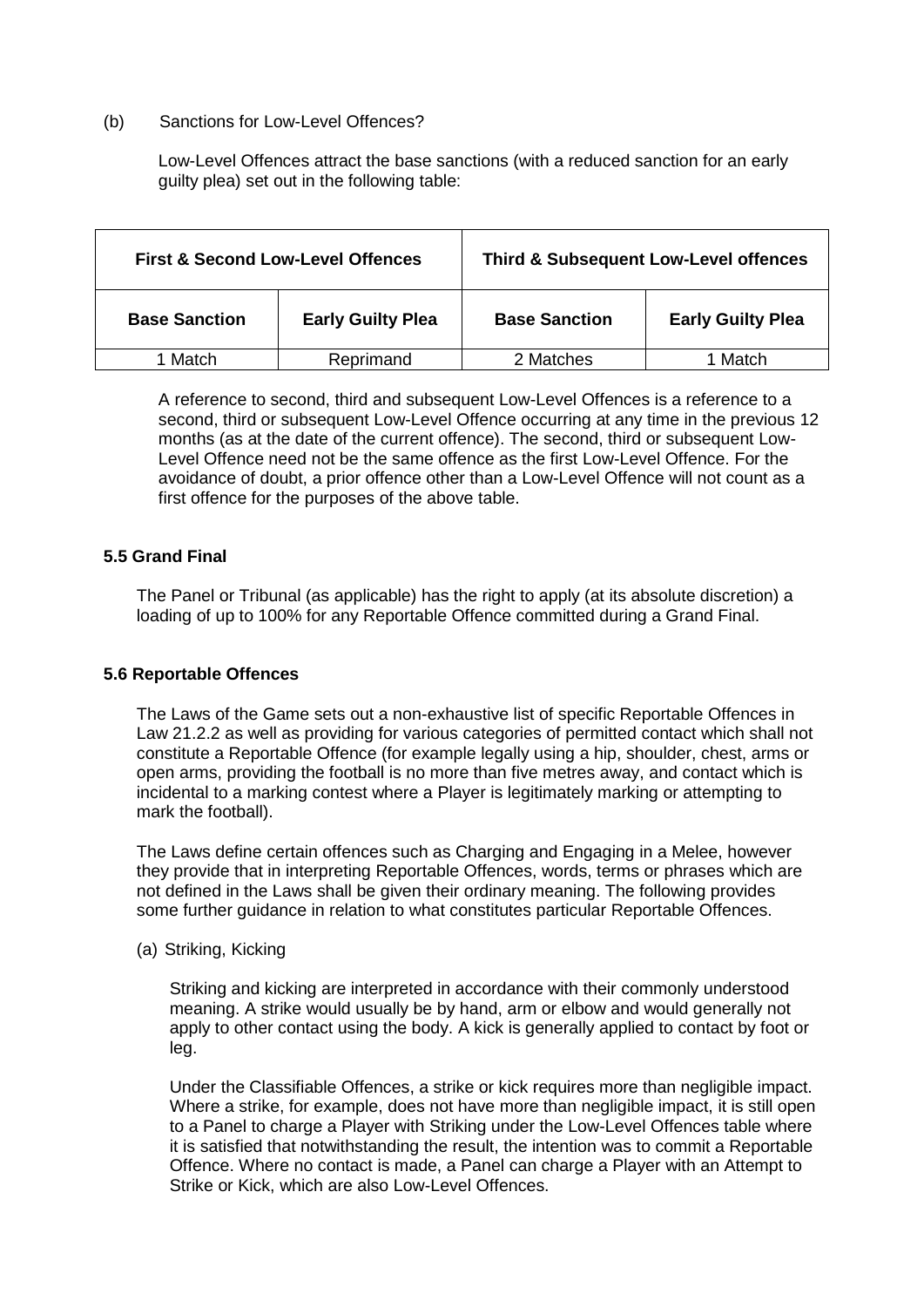#### (b) Classification of Certain Strikes

For the purpose of these Guidelines all Persons should note that the following factors are considered when determining the classification of a Striking offence:

- **Intent:** Notwithstanding any other part of these Guidelines, the fact that an act of striking occurred behind the play or off the ball or during a break in play or with a raised forearm or elbow is usually consistent with the strike being intentional.
- **Impact:** Notwithstanding any other part of these Guidelines, any Careless or Intentional strike which is of an inherently dangerous kind and/or where there is a potential to cause serious injury (such as a strike with a raised elbow or forearm) will usually not be classified as Low Impact even though the extent of the actual physical impact may be low. Such strikes will usually be classified at a higher level commensurate with the nature and extent of the risk of serious injury involved.
- (c) Misconduct

Misconduct has a wide meaning and generally is any conduct which would be regarded as unacceptable or unsportsmanlike by other participants in the match or where it had the effect or potential to prejudice the reputation of any person, club or the Controlling Body or to bring the game of football into disrepute.

Serious misconduct offences will be referred directly to the Tribunal. However any other act of Misconduct will be subject to a Low-Level Offence to be determined by the Match Review Panel.

(d) Forceful Front-On Contact

Bumping or making forceful contact to an opponent from front-on when that opponent has his head down over the ball is a Reportable Offence. Unless Intentional, such actions will be deemed to be Careless, unless:

- the Player was contesting the ball and did not have a realistic alternative way to contest the ball; or
- the bump or forceful contact was caused by circumstances outside the control of the Player which could not reasonably be foreseen.

Note: A Player can bump an opponent's body from side-on but any contact forward of side-on will be deemed to be front-on. A Player with his head down in anticipation of winning possession of the ball or after contesting the ball will be deemed to have his head down over the ball for the purposes of this law.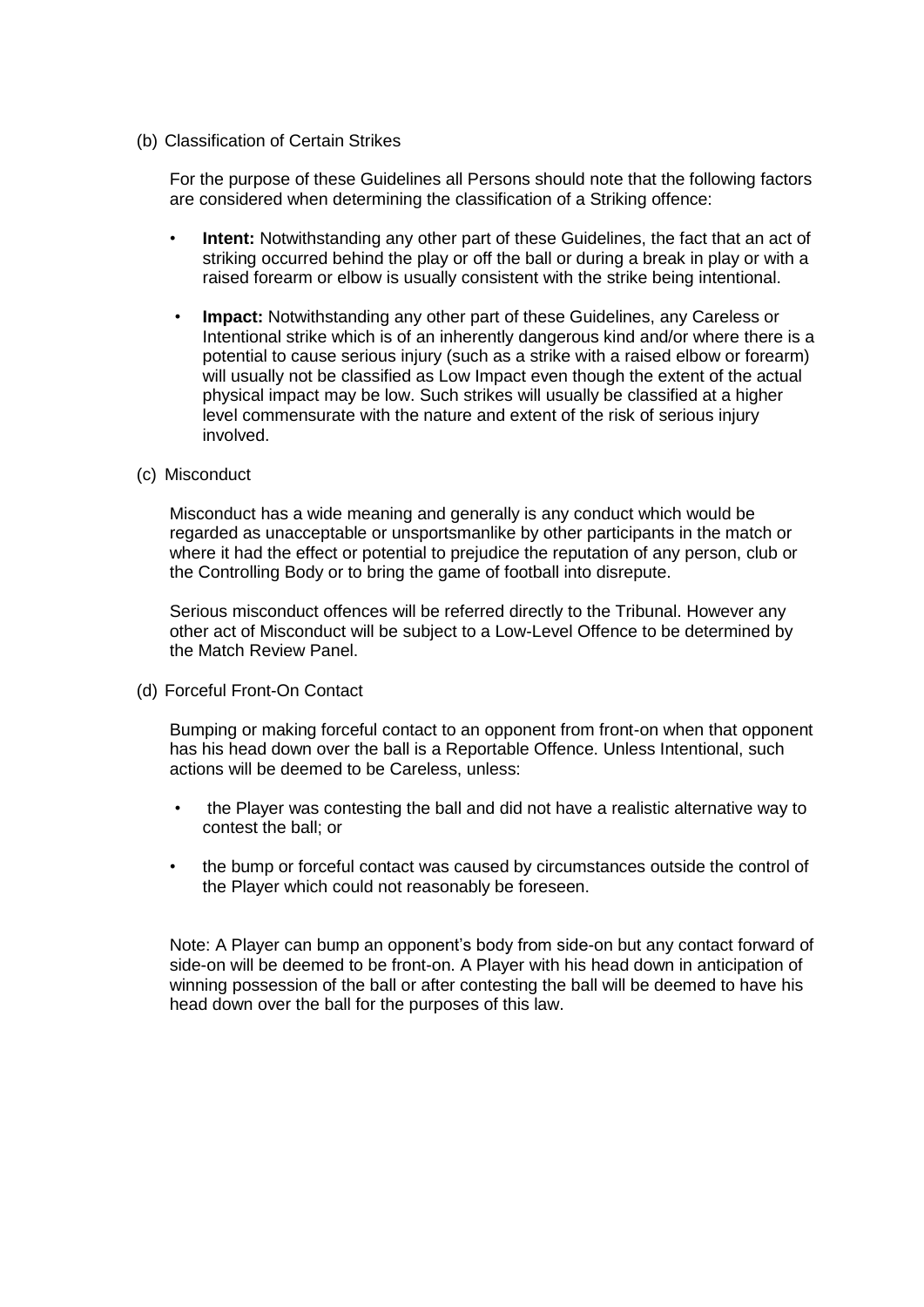## (e) Rough Conduct

Rough Conduct is interpreted widely in relation to any contact which is unreasonable in the circumstances. It is a Reportable Offence to intentionally or carelessly engage in rough conduct against an opponent which in the circumstances is unreasonable.

Without limiting the wide interpretation of Rough Conduct, particular regard shall be had to the following officially recognised forms of Rough Conduct.

## **1. Rough Conduct (High Bumps)**

A Player will be guilty of Rough Conduct where in the bumping of an opponent (whether reasonably or unreasonably) the Player causes forceful contact to be made with any part of his body to an opponent's head or neck. Unless Intentional, such conduct will be deemed to be Careless, unless:

- the Player was contesting the ball and did not have a realistic alternative way to contest the ball; or
- the forceful contact to the opponent's head or neck was caused by circumstances outside the control of the Player which could not be reasonably foreseen.

In the interests of Player safety, the purpose of the rule dealing with high bumps is to reduce, as far as practicable, the risk of head injuries to Players and this purpose needs to be kept firmly in mind by all Players and will guide the application of the rule.

For the purpose of these guidelines, head clashes that result when a Player has elected to bump are circumstances that can reasonably be foreseen. Players will ordinarily be liable if they elect to bump if not contesting the ball.

## **2. Rough Conduct (Bumps to the Body)**

It should be noted that even if the rule relating to high bumps does not apply (for example in the case of a bump to the body), a Player may still be guilty of Rough Conduct if his conduct was unreasonable in the circumstances. In determining whether any bump was unreasonable in the circumstances, without limitation, regard may be had to whether:

- the degree of force applied by the person bumping was excessive for the situation;
- the Player being bumped was in a vulnerable position; and
- the Player could reasonably expect the contact having regard to his involvement in play or ability to influence the contest.

#### **3. Rough Conduct (Dangerous Tackles)**

The application of a tackle may be considered Rough Conduct which is unreasonable in the circumstances. In determining whether the application of a tackle constitutes a Reportable Offence and whether the offence is Careless or Intentional, without limitation, regard may be had to the following factors, whether: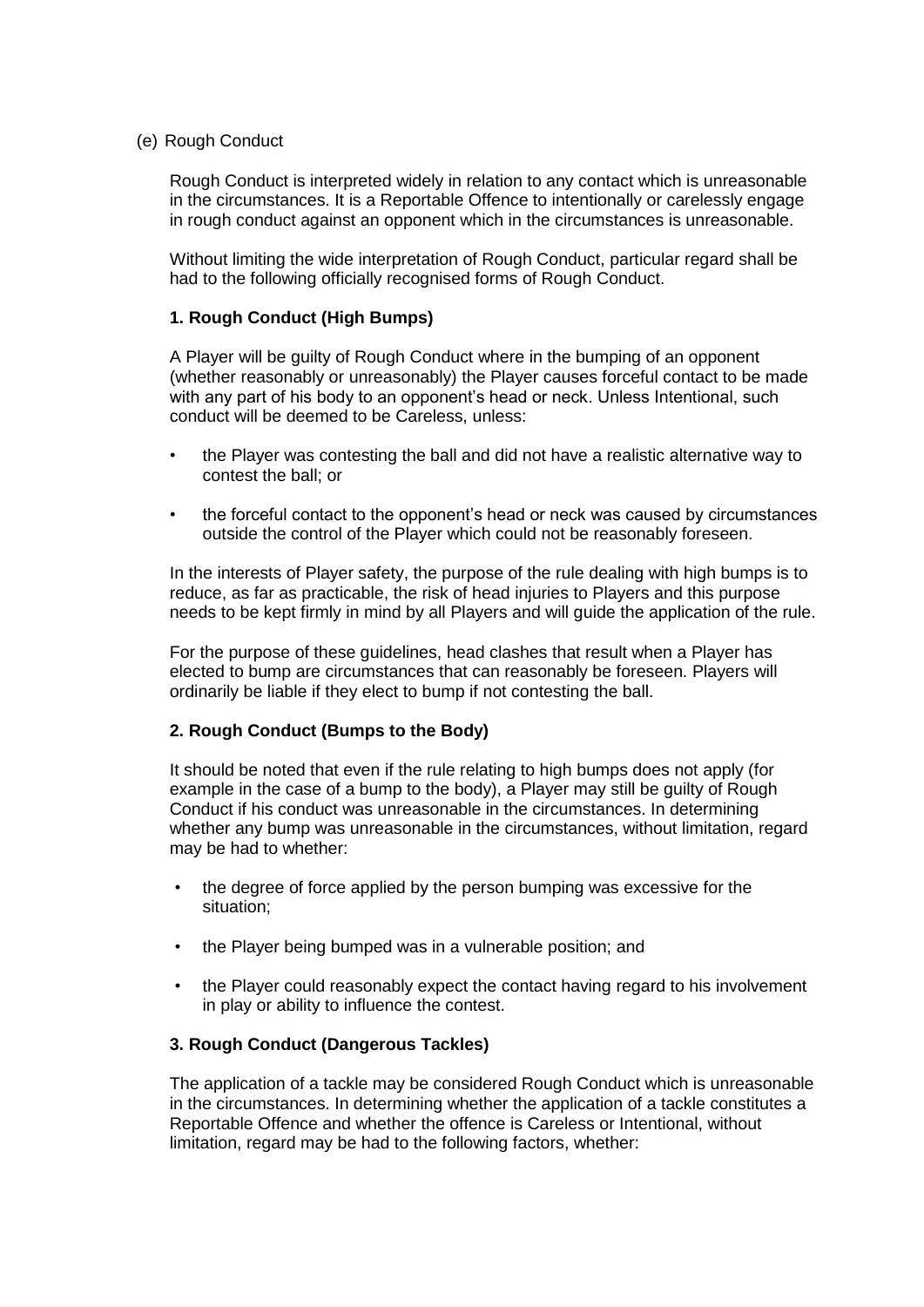- the tackle consists of more than one action, regardless of whether the Player being tackled is in possession of the ball;
- the tackle is of an inherently dangerous kind, such as a spear tackle or a tackle where a Player is lifted off the ground;
- the Player being tackled is in a vulnerable position (for example their arms are pinned) with little opportunity to protect himself; or
- an opponent is slung, driven or rotated into the ground with excessive force.

## **4. Rough Conduct (Contact Below the Knees)**

Under the Laws of The Game, it is prohibited to make contact with an opponent below the knees. Players who keep their feet are vulnerable to serious injury from opponents who lunge, dive or slide toward them and make contact below the knees. It is the purpose of these guidelines to protect such Players from the risk of foreseeable injury. A Player may be guilty of Rough Conduct if he makes contact below the knees of an opponent and does so in a manner which is unreasonable in the circumstances. It is not a defence that the Player who made the prohibited contact was contesting the ball or was first to the ball. The primary responsibility of Players with respect to contact below the knees is to avoid the risk of foreseeable injury. In determining whether any contact below the knees is unreasonable in the circumstances, regard may be had to:

- the degree of momentum and/or force involved in the contact;
- whether the Player causes contact below the knees by sliding with his foot, feet, knee or knees in front of him;
- whether the opposition Player was in a position that was vulnerable to contact below the knees (for example, standing over the ball or approaching from the opposite direction); and
- whether the Player making contact had any realistic alternative ways of approaching the contest or situation.

It should be noted that even where the contact is not made below the knees of the opposition Player but to another part of an opponent's body, a Player may still be guilty under the general definition of Rough Conduct for making unreasonable contact by sliding or dropping in to an opponent with their knees or feet first.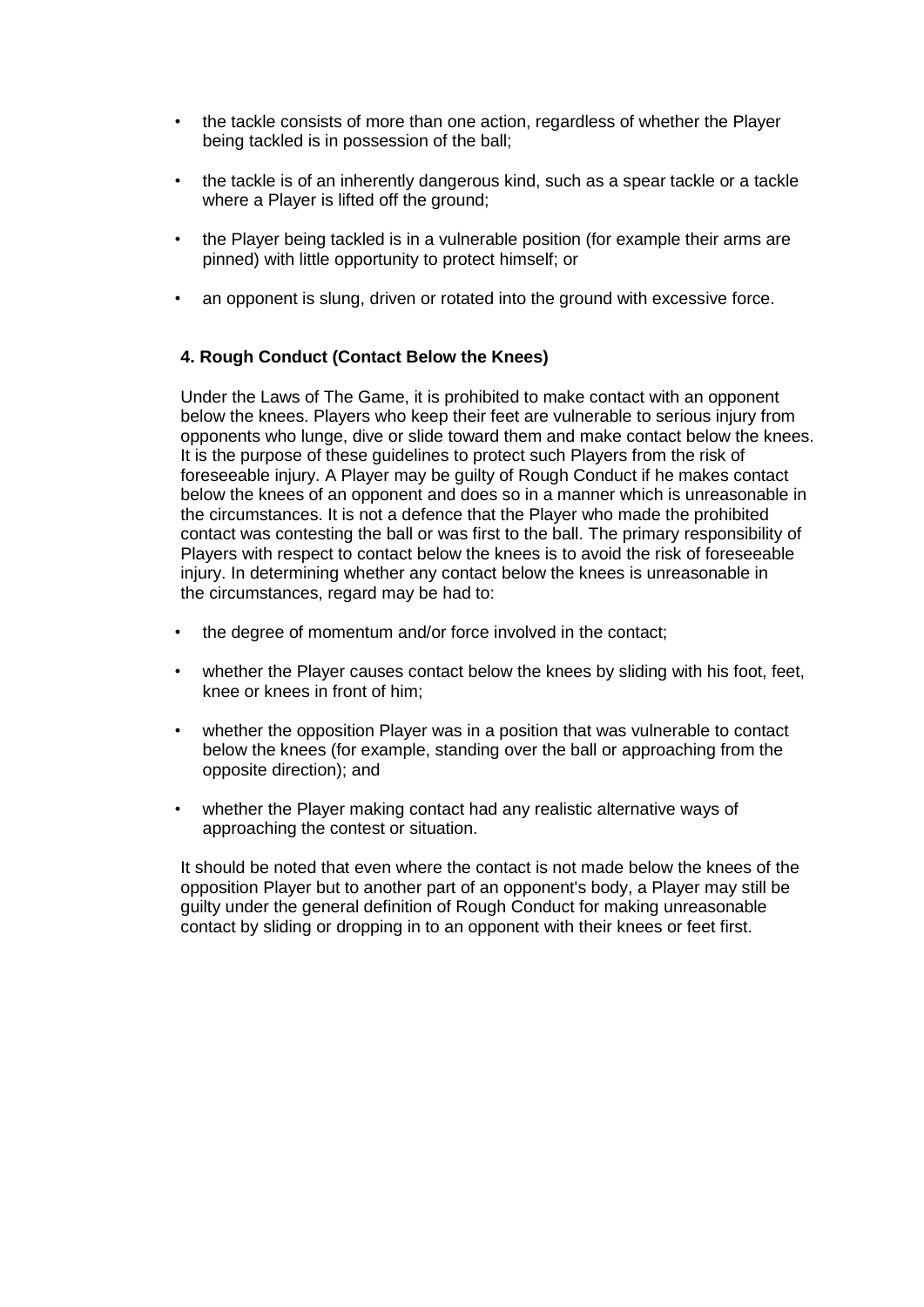## (f) Contact with an Umpire

## **1. Intentional Contact with an Umpire**

Contact with an Umpire that is aggressive, forceful, demonstrative or disrespectful will be deemed intentional and the Player will be directly referred to the Tribunal.

## **2. Unreasonable or Unnecessary Contact with an Umpire**

Where contact with an Umpire is not aggressive, forceful, demonstrative or disrespectful but could otherwise be regarded as intentional, it will be classified as Unreasonable or Unnecessary Contact with an Umpire which is a Low-Level Offence.

## **3. Careless Contact with an Umpire**

Contact with an Umpire by a Player will be regarded as careless when it constitutes a breach of the duty of care owed by the Player to the Umpire. Regard will be had to the following factors when determining if the contact is careless:

- Whether contact occurs at a centre bounce or ball up:
- Whether the Player has set up behind the Umpire;
- Whether the Player has taken a path that intersects the Umpire's exit line from a stoppage;
- The force of the contact:
- Whether the Umpire's decision making is impeded;
- Whether the Umpire goes to ground as a result of the contact;
- Any mitigating factors (effort to avoid contact, offline bounce or throw, pushed by opponent into Umpire's path etc).

Careless Contact with an Umpire is a Low-Level Offence.

#### (g) Melee

## **1. Engaging in a Melee**

A Melee is defined as an incident involving three or more Players and/or Officials who are grappling or otherwise struggling with one another and which is likely to bring the game of Australian Football into disrepute or prejudice the interests or reputation of the Controlling Body. The offence of Engaging in a Melee is a Low-Level Offence.

#### **2. Instigator of a Melee**

Instigator of a Melee is defined as where the Player's conduct results in retaliatory action which leads to a melee. The offence of Instigator of Melee is in addition to the offence of Engaging in a Melee which may have the effect of a Player being found guilty of both offences.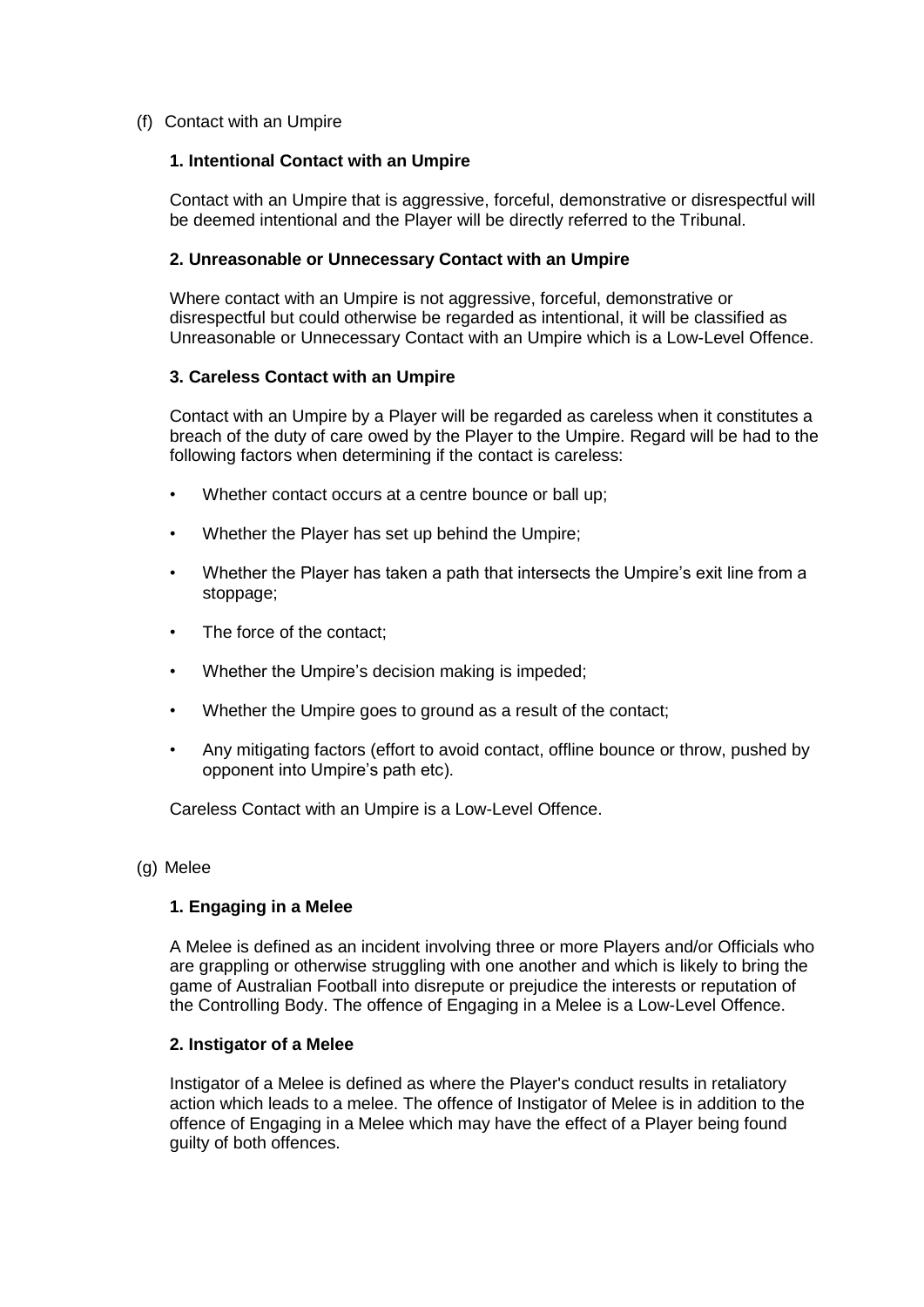## (h) Staging

A Player will be reported for staging. Staging can include excessive exaggeration of contact in an unsportsmanlike manner. Staging shall be a Reportable Offence as it may:

- affect umpires' decision-making;
- incite a melee; and/or
- not be in the spirit of the game (unsportsmanlike).

## (i) Tripping

In determining whether a trip is above the level of impact to constitute a Reportable Offence, regard will be had to how fast the opponent was moving, whether the trip was by hand or by foot/leg and whether contact was made with a swinging motion.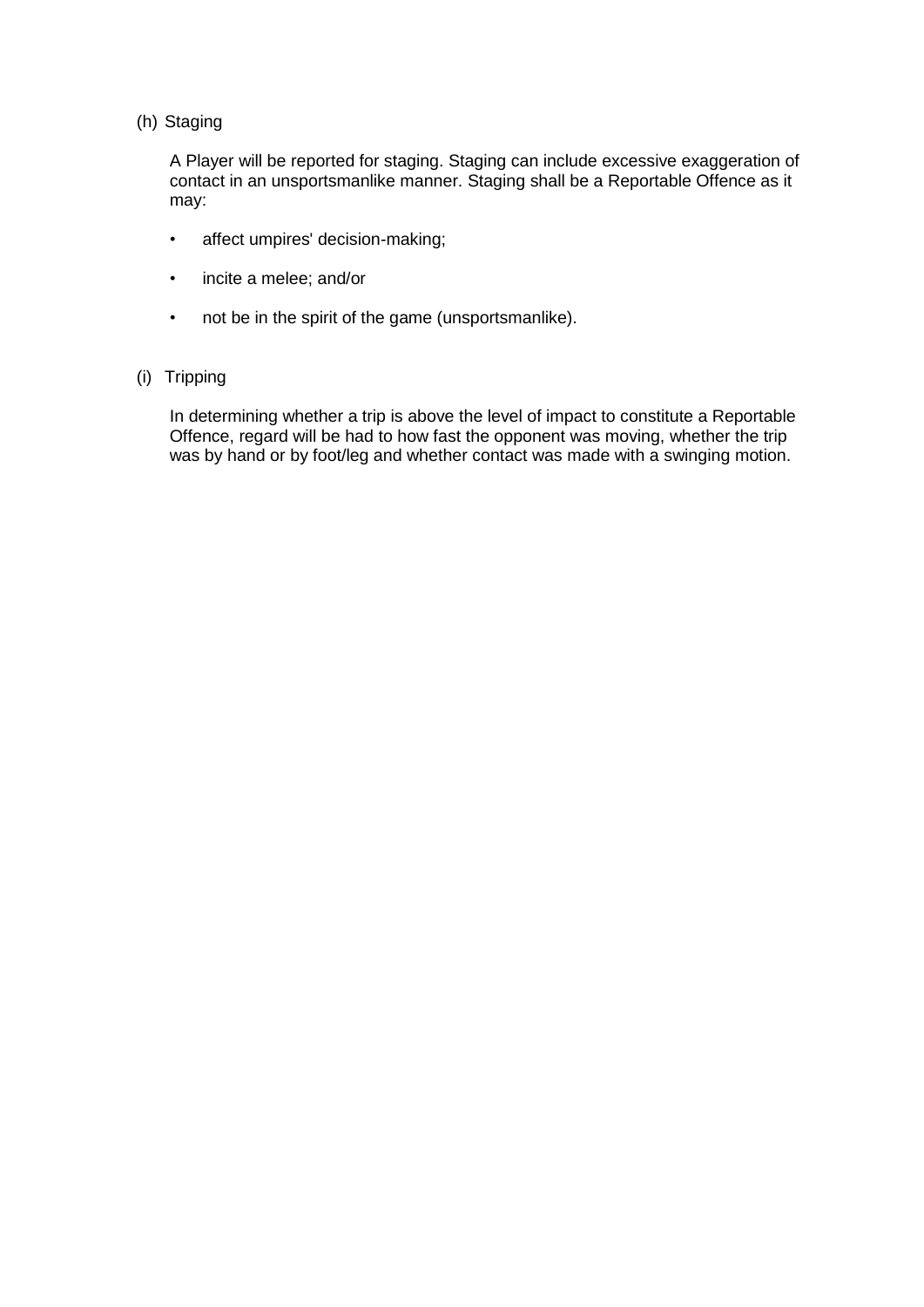## **DEFINITIONS**

**AFL** means the Australian Football League ACN 004 155 211 or any State Body or individual engaged to operate on behalf of the AFL.

**Club** means a club fielding a team in an NTFA Competition.

**Competition** means any Australian Football competition, conducted by the NTFA.

**Controlling Body** has the meaning given to it in the Laws of the Game.

**Laws of the Game** or **Laws** means the Laws of Australian Football as administered and controlled by the AFL, as amended from time to time.

**Match** means any Australian football Match played between or directly or indirectly involving any Club.

**Notice of Charge** means the formal notice provided to a Person informing them that they are being charged with a Reportable Offence or other breach of the NTFA *By-Laws, Rules and Regulations* and/or *Laws of the Game*.

**Officer** means, as defined in the *Corporations Law* and without limitation, the Club president, chairman, vice president, vice chairman, general manager, chief executive, football manager, coach, any board or committee member and any servant or agent who makes or participates in the making of decisions that affect the whole, or a substantial part, of the business of the Club.

**Person** means a servant or agent of a Club, Player, coach, assistant coach, trainer, runner, Officer, medical officer, employee, independent contractor or volunteer of a Club or any other Person within the purview of these Rules.

**Reportable Offence** means any reportable offence identified in the *Laws of the Game* or any offence under the By Laws, Rules or Regulations of the NTFA, as amended from time to time, including without limitation the reportable offences contained in section 5 as well as a breach of the *National Anti-Doping Code*, the *National Vilification & Discrimination Policy* or the *National Member Protection Policy*.

**Reporting Officer** means a person appointed by the NTFA to present evidence in support of the charge or matter, respond to matters put in defence and address the Tribunal at any hearing.

**State League** means the Victorian Football League, North-East Football League, Tasmanian State League, West Australian Football League or South Australian National Football League (as applicable).

**Umpire** includes a field, boundary, goal and emergency umpire.